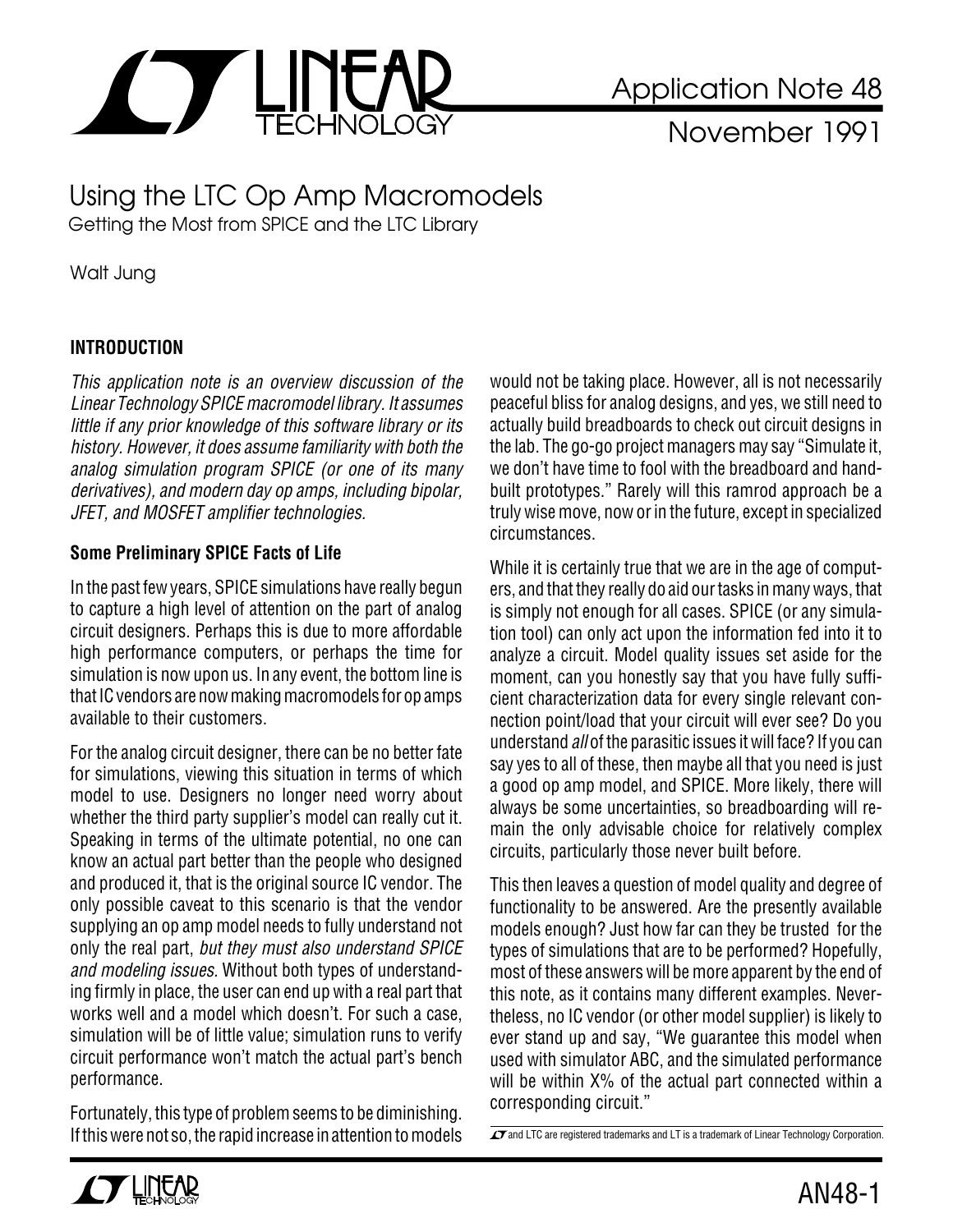Forget it, SPICE simply doesn't work that way, and likely never will. What SPICE is good for is predictive analysis, worst case limit testing, design feasibilities, etc. But even then it will always have limitations; it will never be any better than the information fed to it, and obviously this impacts macromodels as well as all other circuit elements. This may sound at first like a questionable reward, but bear in mind just how you can do a worst case design performance limit for a board with several dozen components. Traditionally, this has been not only difficult, it very often didn't get done at all (except by production line "hot patches"). Logically then, IC manufacturers offering macromodels place caveats and performance limitations on them, which should be understood by the user. These caveats don't make the models at all useless, but they do define the nature and extent of what they can achieve. The following model disclaimer is typical, and is excerpted from the LTC model library:

"This library of macromodels is being supplied to LTC users as an aid to circuit designs. While the models reflect reasonably close similarity to corresponding devices in performance terms, their use is not suggested as a replacement for breadboarding. Simulation should be used as a forerunner or a supplement to traditional lab testing.

Users should very carefully note the following factors regarding these models: Model performance in general will reflect typical baseline specs for a given device, and certain aspects of performance may not be modeled fully. While reasonable care has been taken in their preparation, we cannot be responsible for correct application on any and all computer systems. Model users are hereby notified that these models are supplied as is, with no direct or implied responsibility on the part of LTC for their operation within a customer circuit or system. Further, Linear Technology Corporation reserves the right to change these models without prior notice.

In all cases, the current data sheet information for a given real device is your final design guideline, and is the only actual performance guarantee. For further technical information, refer to individual device data sheets. Your feedback and suggestions on these (and future) models will be appreciated!"...

So, perhaps the first thing to understand about SPICE op amp macromodels is that they invariably come with caveats. Such are the op amp macromodel facts of life.

But, like many other things in design engineering, an op amp macromodel can be good or bad, dependent upon what you need to do with it. Indeed, circuit requirements differ, and either DC or AC considerations can drive a given application. At LTC, we feel that the *overall* performance of a macromodel is what can make or break it. Therefore, the op amp modeling has been directed towards getting maximum real world performance in the models, that is performance which in many ways is like the actual op amp device. But, it also means models which do not sacrifice general utility to maximize one single aspect of performance, AC, DC, or whatever.

### **A Background of SPICE Op Amp Macromodels**

Circuit designers generally like to work quickly and efficiently with SPICE simulations, so the macromodel approach is fundamentally very attractive, for good reason. Rather than using a full set of transistors, macromodels use the various controlled sources supported within SPICE, and they also minimize/simplify P-N junctions as much as possible. This approach can increase simulation speed several fold over a full circuit using 30-40 actual transistor models. It can also work well (within its limitations) given a well designed macromodel.

Op amp macromodeling got its start about 15 years ago, in what is now a classic topological approach by Boyle, Cohn, Pederson, and Solomon.<sup>1</sup> The model topology described in this seminal work has now become known generically as the Boyle macromodel. With recent advances in computing hardware, modeling as a linear circuit design aid has taken off in the last few years. This of course has re-focused attention on modeling techniques in general, but the Boyle architecture in particular. Now, armed with better macromodels for their designs, analog circuit architects are able in many cases to move more quickly toward better designs.

**Note 1:** Boyle, G.R., Cohn, B.M., Pederson, D.O., Solomon, J.E., "Macromodeling of Integrated Circuit Operational Amplifiers," IEEE Journal of Solid-State Circuits, Vol. SC-9, # 6, December 1974.

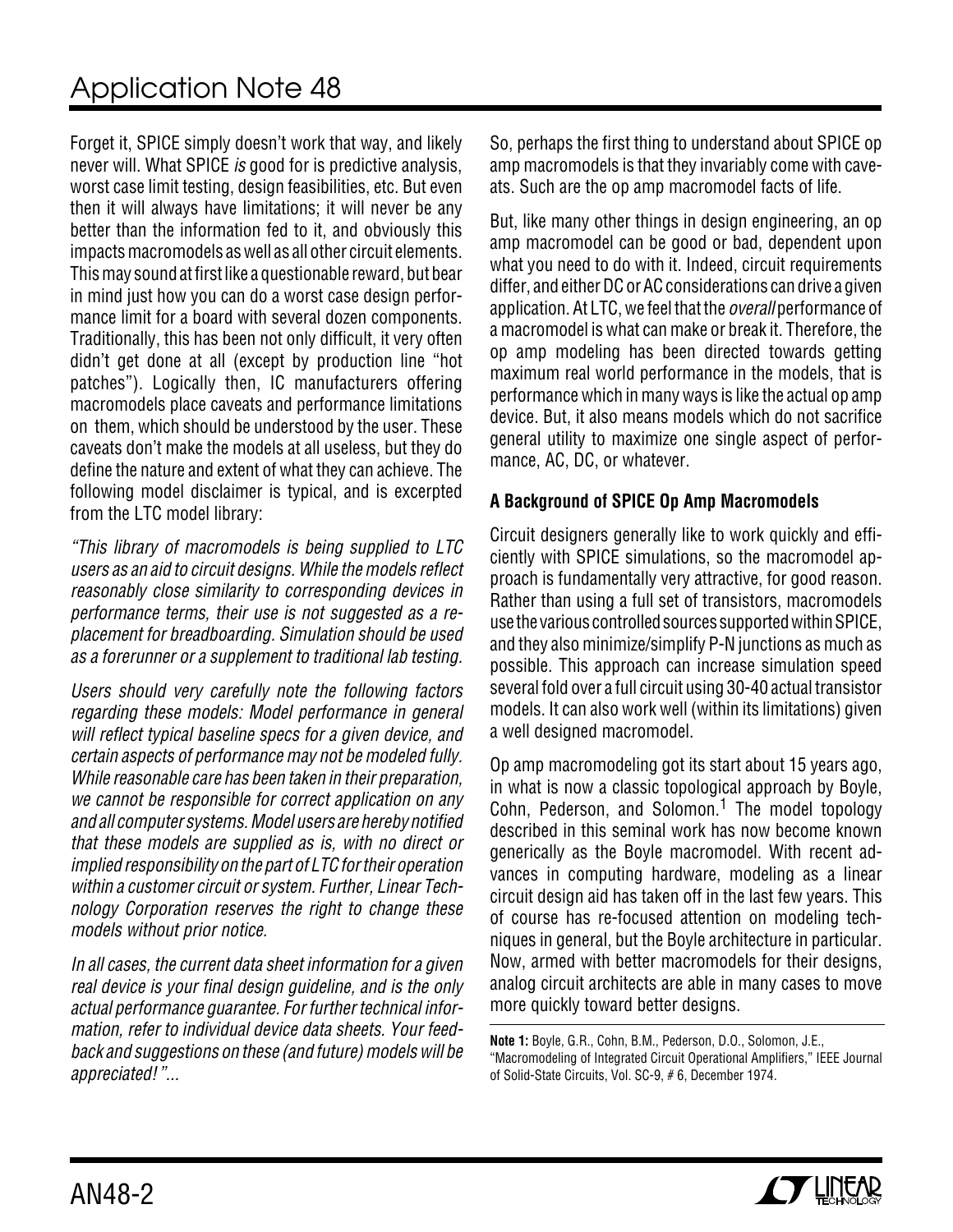

#### **A Short Course on the Boyle Macromodel**

While the Boyle model topology has become a default macromodel standard, it also has received criticism for op amp performance aspects it doesn't handle. Unfortunately, not all of this criticism has been well focused, or couched in a meaningful perspective. For example, many critics of the Boyle model often fault it for what it doesn't do in its original or most basic form, and simply ignore more recent enhancements (which, ironically, aren't so hard to find). One such case of Boyle based macromodels with many useful enhancements are those produced by the MicroSim Parts<sup>2</sup> program. And, as the following discussions show, the basic Boyle model has been usefully enhanced and expanded in other regards.

The Boyle macromodel is shown in Figure 1, essentially just as it was originally described in the 1974 paper. This example model is for a 741 op amp, which has a bipolar NPN input stage. The model parameters are noted in the figure, and when run, this macromodel duplicates the characteristics of the device quite well. Comparison of the actual parameters for the 741 as modeled can be done by a detailed contrast of the paper's appendix parameters, and those of this figure. Note that the typical op amp pin numbers have been added to tie this model more closely

to a real device. As will later be apparent, this nodal convention is used throughout in the LTC amplifiers.

Listing 1 (see listings at end of application note) is a sample macromodel for an 8741 op amp. This model was produced by the LTC macromodel program for NPN op amps, with input data taken from the Boyle paper appendix (Note: there is no actual LTC "8741"; this particular model was done as an exercise). Comparison of the first portions of this model with the values of Figure 1 shows good correlation.<sup>3</sup>

Some of the key equations for the basic Boyle macromodel are noted in Figure 1, and they all can be found within the text of the paper itself. The key op amp parameters modeled are gain bandwidth product (GBP), slew rate (SR), phase margin, DC gain  $(A<sub>VD</sub>)$ , CMRR, input offset voltage ( $V_{OS}$ ), input bias current ( $I_B$ ), input offset current



**Note 2:** MicroSim, vendor of PSpice™, Probe™, and Parts<sup>™</sup>. 20 Fairbanks, Irvine, CA, 92718, (714) 770-3022.

**Note 3:** This comparison of the Listing 1 8741 macromodel with the Boyle original is valid only for the code within sections "INPUT" and portions of "INTERMEDIATE." As will be noticed, there are only slight differences here (due to rounding). Because of the different type of voltage/current limiting used in the LTC macromodel, there are major differences in gb, RO2, and those portions following, which show up as new code after "OUTPUT."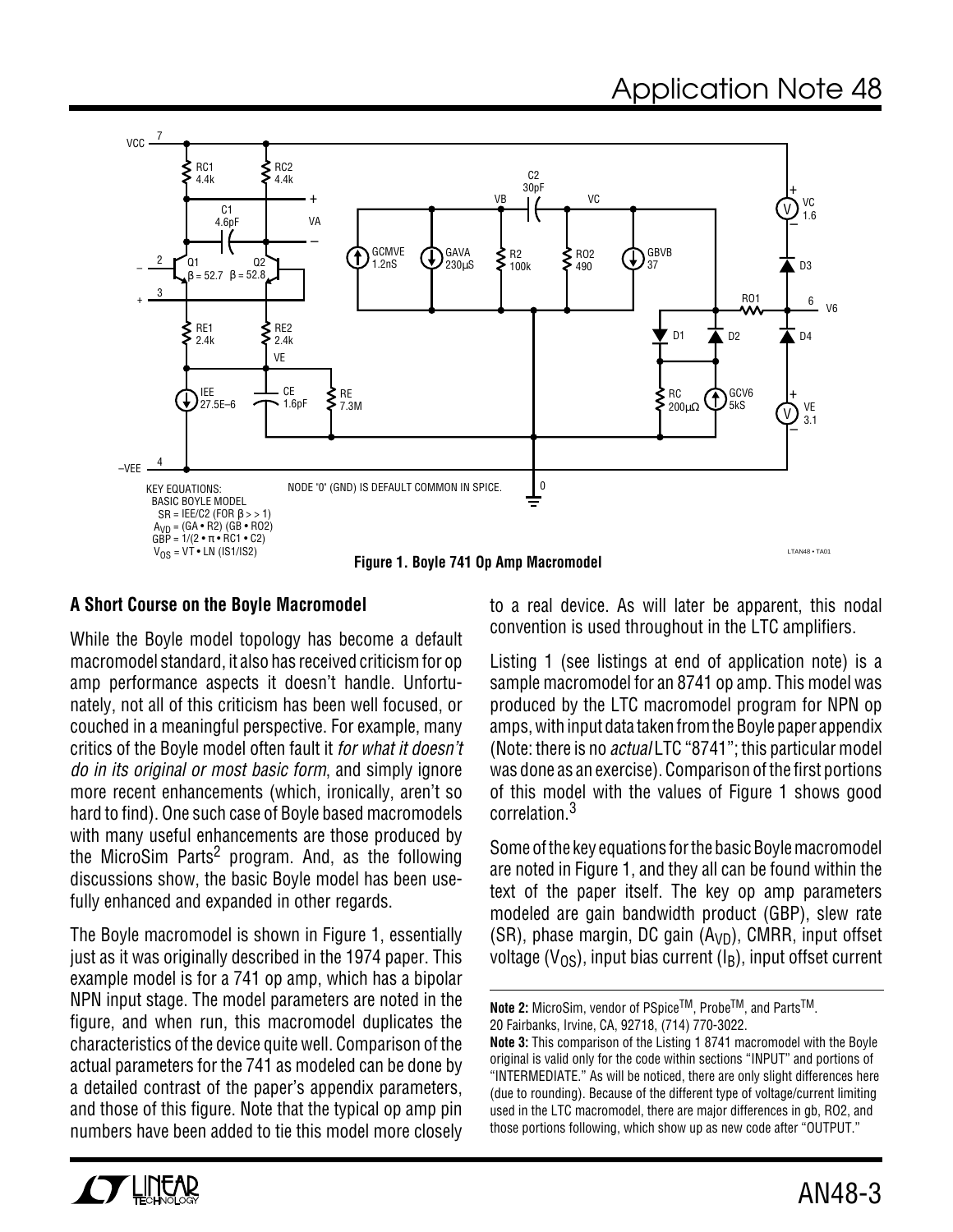$(I<sub>OS</sub>)$ , output current limiting  $(I<sub>SC</sub>)$ , output voltage limits  $(V_{\text{SAT}} \pm)$ , output resistance  $(R_{\text{OUT}})$ , and power supply quiescent current  $(I<sub>Q</sub>)$ . (Note: The diode/VCCS and diode/ voltage source elements of this figure around RO1 are associated with the voltage and current limiting of the original Boyle model. Inasmuch as these networks are not heavily used in the LTC macromodels, they are not discussed in any detail. The new LTC functional replacements for current and voltage limiting will be discussed in the following section).

### **Gain-Normalized Input Stage Operation**

There is a very important design distinction of the Boyle model topology which allows it to be extremely flexible with regard to adaptations to other input transistor types. Referring to Figure 2, a simplified schematic-form Boyle type model, this feature lies in the fact that the input differential transistor pair Q1/Q2 are, in fact, set by the macromodel design parameters to operate at a differential gain of unity. In the case of the bipolar types shown, the original Boyle design equations establish this by the presumption that the gain from the amplifier's  $\pm$  inputs to the differential output VA is by definition unity.

In the original model, this unity gain, or gain-normalized operating condition for Q1/Q2 was provided by the inclusion of emitter resistances, RE1/RE2. These resistors force the differential topology to this gain (once given a current for IEE). This gain normalization step adds great usefulness to the model, in simplifying the design expressions for slew rate and gain bandwidth product. As a result, it leads to the substitution of other input devices within this architecture with relative ease.

Speaking more broadly, the input stage gain-normalization step provides specifically for implementing variants of the structure, without major topology changes. As noted, the original paper allowed for NPN or PNP bipolar pairs in the basic design equations. However, if the model topology is viewed more generally, a fundamental fact about it is that virtually any differentially operated transconductance pair can be used in the front end. From the signal point VA (the differential outputs of Q1/Q2), the



**Figure 2. Input Gain-Normalized Op Amp Macromodel**

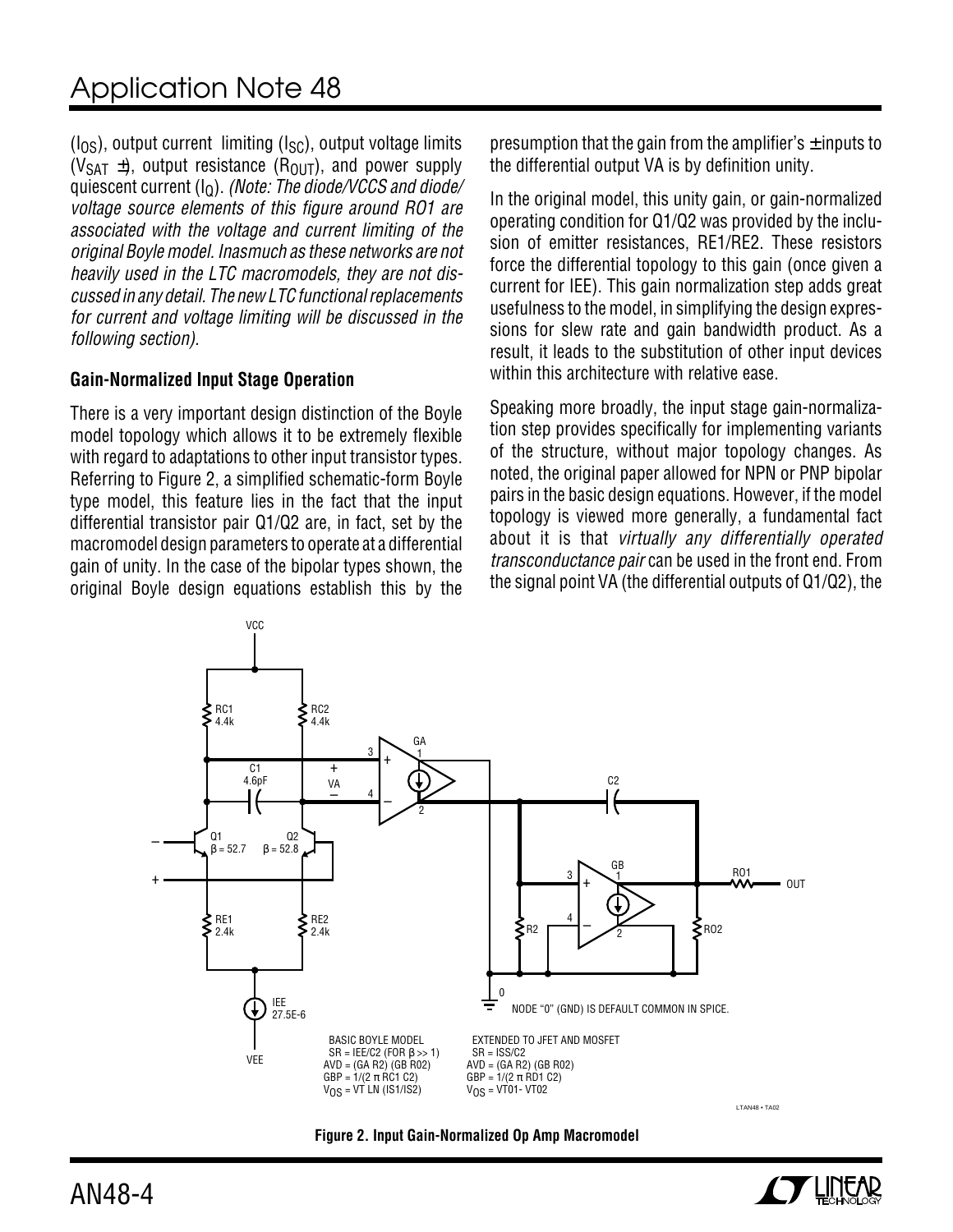remaining path of the model can be essentially the same, with the basic design equations holding. For example, in the case of a PFET type amplifier, Q1/Q2 are replaced by Pchannel FETs J1/J2; or for PMOS types, they become MOS devices M1/M2, and so on.

With other variations of this type of macromodel topology, provisions are made for transconductance adjustments to the stage, such that the differential pair used operates at unity gain. This can be either through the transconductance parameters of the transistors themselves, or via the associated degeneration resistances (RS1/RS2 for FET devices would correspond to the RE1/RE2 for bipolars). Of course, for whatever type of transconductance devices used, suitable biasing steps must be made.

Note that this general concept allows many variations of the original Boyle model to exist. The basic Boyle model design equations of Figure 1 then can be viewed to dictate the model's performance. This can easily be extended to include the various types mentioned. For example, as shown in the extended equations, the PFET and PMOS expression for SR will follow the same form, with  $\log$ replacing IEE. The corresponding expression for GBP in these amplifiers is similar, with RD1 substituting for RC1.

In creating a different input stage op amp, the different input transistor types are accommodated via the SPICE transistor model parameters of J1/J2, M1/M2, etc. The specific transistor model parameters of these devices then determine the amplifier input  $V_{OS}$ ,  $I_B$ , and  $I_{OS}$ .

While this input stage gain normalization step makes the input flexible, it does have a basic trade-off. Because the input transistors are operated at current/gain levels generally unlike those used in the actual op amp, the noise properties are generally uncorrelated (note that a low noise op amp will have a very high voltage gain in the first stage, distinctly unlike this model). As a result of this, the input noise performance of a gain-normalized model will usually not track the real IC accurately. Please note however that this factor is *not* unique to Boyle type models, it is just as true for other models with input stage gain normalization.

### **THE LTC APPROACH TO SPICE OP AMP MACROMODELS**

The LTC approach to op amp macromodels has been one aimed towards achieving design improvements within the models, but with a balanced array of simulation enhancements. Attention has been directed towards practical, useful op amp macromodels which emulate the LTC catalog devices in both their specifications as well as general functionality. This approach has been rooted in building on the Boyle macromodel topology, enhancing it where appropriate. To one degree or another, this has been done for each case of the family of the four amplifier macromodel topologies supported.

LTC macromodels are produced in original form by an appropriate member from a family of macromodel programs. These programs implement the algorithms and otherwise support features of the customized op amp macromodels. For a given program, the output consists of a SPICE compatible ASCII file, in the form of an op amp specific macromodel. With this approach, op amp macromodels can be produced virtually as fast as spec sheet definition data can be keyed in.

As noted, the program produces an ASCII macromodel, and Figure 3 is a header portion of a sample macromodel produced by one of the programs. Note that the header includes information in the form of SPICE comment lines (those lines\* prefixed), in addition to the actual code of the macromodel itself. In this case the header is for the LT1022 (top line). On line two, the date/time stamp and the general model type are listed. In the next four lines all key specs as used within the model are recorded. This information comprises the macromodel specifications, and the format is generally consistent across the four families of

#### **Figure 3. Header Portion Sample**

<sup>\*</sup> \* Linear Technology LT1022 op amp model

<sup>\*</sup> Written: 05-10-1990 15:08:03 Type: PFET input, internal comp.

<sup>\*</sup> Typical specs:

<sup>\*</sup> Vos=1.0E–04, Ib=1.0E–11, Ios=2.0E–12, GBP=8.0E+06Hz, Phase mar.= 45 deg,

<sup>\*</sup> SR (low)=2.5E+01V/us, SR (high)=5.0E+01V/us, Av=112.0dB, CMRR= 92.0dB,

 $*$  Vsat(+)=1.8V, Vsat(-)=1.8V, Isc=+/-30mA, Rout= 50ohms, Iq= 5mA.

<sup>\* (</sup>input cm clamp \*optional\*)

<sup>\*</sup> \* Connections: + – V+V–O LTAN48 • TA20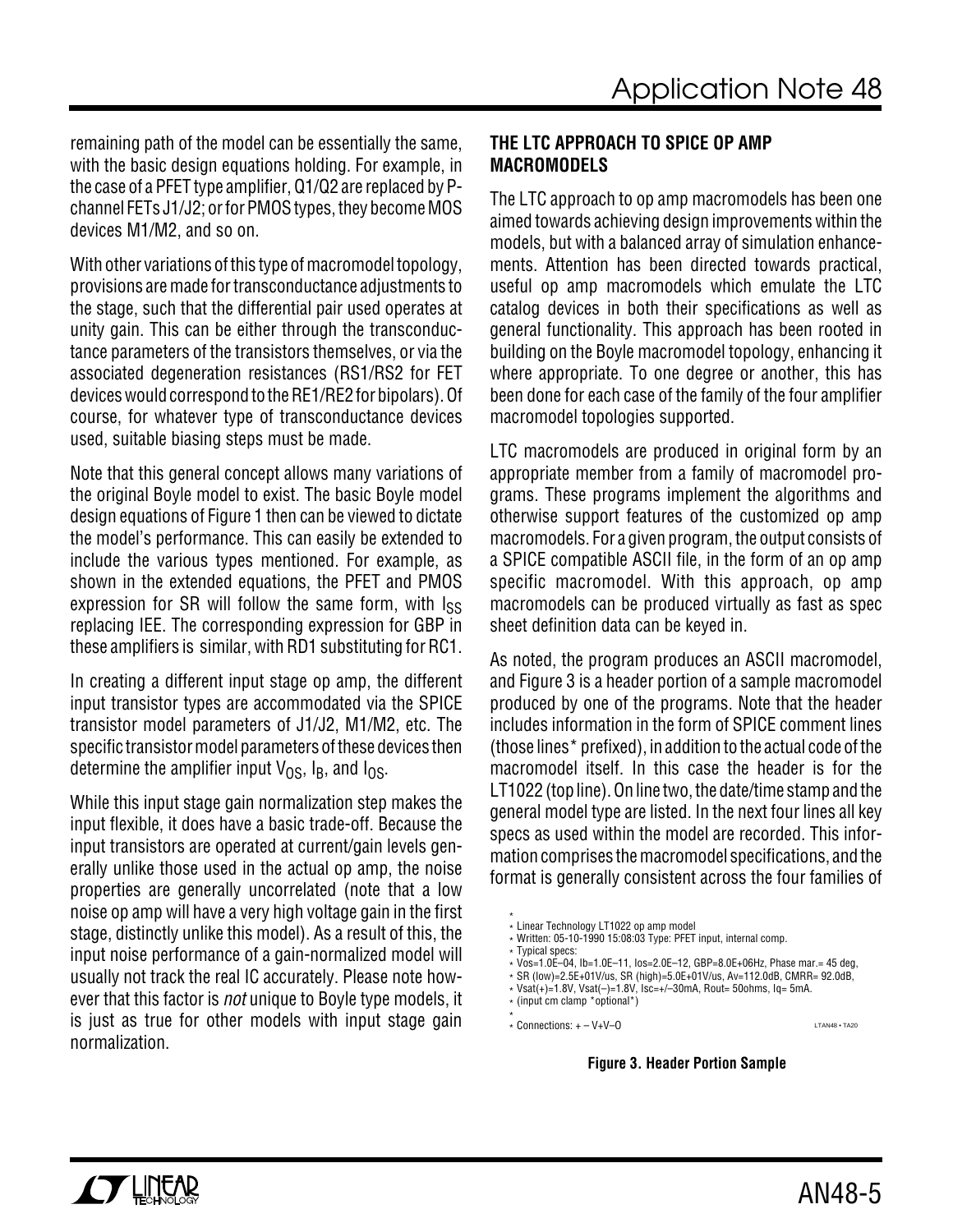

**Figure 4A. Bipolar NPN Input Op Amp Macromodel (Simple)**

macromodel types. An optional comment line completes the main part of the header. The macromodel header conveniently documents actual working parameters of the model.

Obviously, the programmed approach is an efficient method for generating new or revised macromodels for release to the public. It also has the important additional feature that it allows LTC application engineers to quickly respond to field requests for custom macromodel values for any parameter modeled.

## **THE LTC MACROMODEL FAMILY**

As previously noted, the LTC macromodel families are comprised of four types of models. There are models for NPN and PNP bipolar input devices, for P-channel JFET input devices, and for PMOS FET input devices. While there are similarities across these four macromodel types, there are also unique distinctions within each. The following sections detail each of these macromodel types, illustrating the common overall features as well as those unique to each type of device.

## **The LTC Bipolar NPN Input Macromodels**

Listing 2 (see listing at end of application note) is a macromodel of the LT1007 NPN bipolar op amp, which generally corresponds directly to the complete NPN macromodel schematic of Figure 4.4 For clarity, the schematic is shown in two forms; the "simple" form in Figure 4A uses symbolic connections, while the "detailed" form in Figure 4B follows the actual listing.

This schematic appears busy, because of the fact that it shows all possible options of this NPN topology. While all

**Note 4:** This generic schematic has no values for this NPN case, nor will those for the other amplifiers. Instead, actual values for the device under discussion are noted in the model listing.

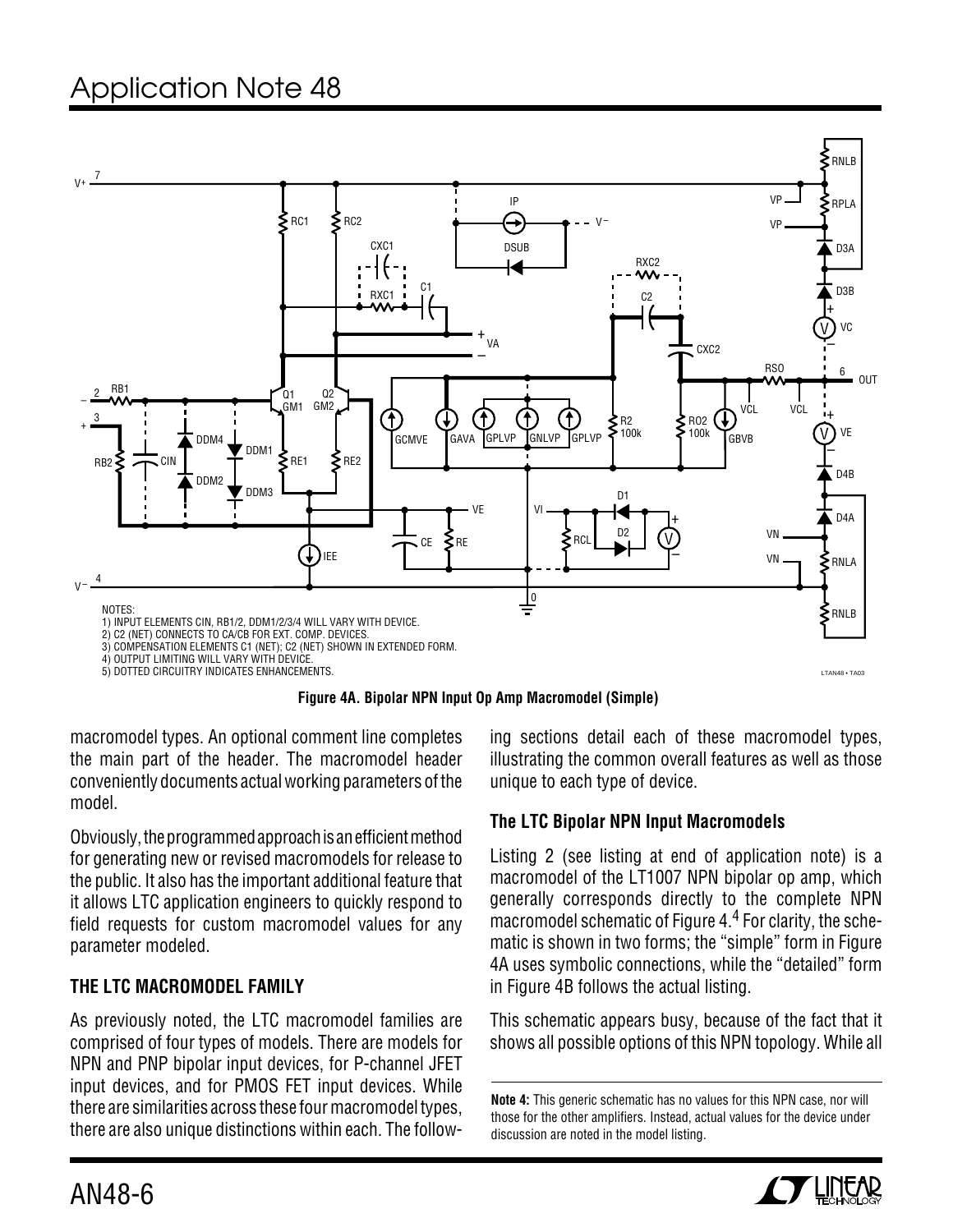

5) DOTTED CIRCUITRY INDICATES ENHANCEMENTS.

**Figure 4B. Bipolar NPN Input Op Amp Macromodel (Detailed)**

of the possible options need not be present within a given device, most of them are in fact used in the case of the LT1007. With regard to the schematic as shown, the many device specific conditional details which this NPN macromodel can handle will be discussed in this context.

At the very front end of the model, there is optional use of differential input clamp diodes, with or without series resistance, etc., and similar comments apply to CIN. These model enhancements are employed specifically to closely mimic device characteristics. For example, with the (real) LT1007 and OP-27 type of device shown, a pair of twodiode differential clamps are used, DDM1-DDM4, but without a series resistance (RB1 =  $RB2 = 0$ ). These options

(and others) are shown dotted in Figure 4, to suggest the multiple possibilities, and will vary from one device type to another. Other DC enhancements used are a power consumption current source IP, to mimic DC current drain, and a reverse substrate diode, DSUB (which also can be given a breakdown voltage to simulate maximum supply voltage). Overall, the general intent is to make the macromodels behave more as their real IC counterparts, in these and other functional details.

Throughout this macromodel the main DC signal flow path is shown by the heavy lines, for clarity. Controlled sources GA and GB function as they do in Figure 1, as do passive components R2, RO2, C2, and C1. As is noted, both C1 and

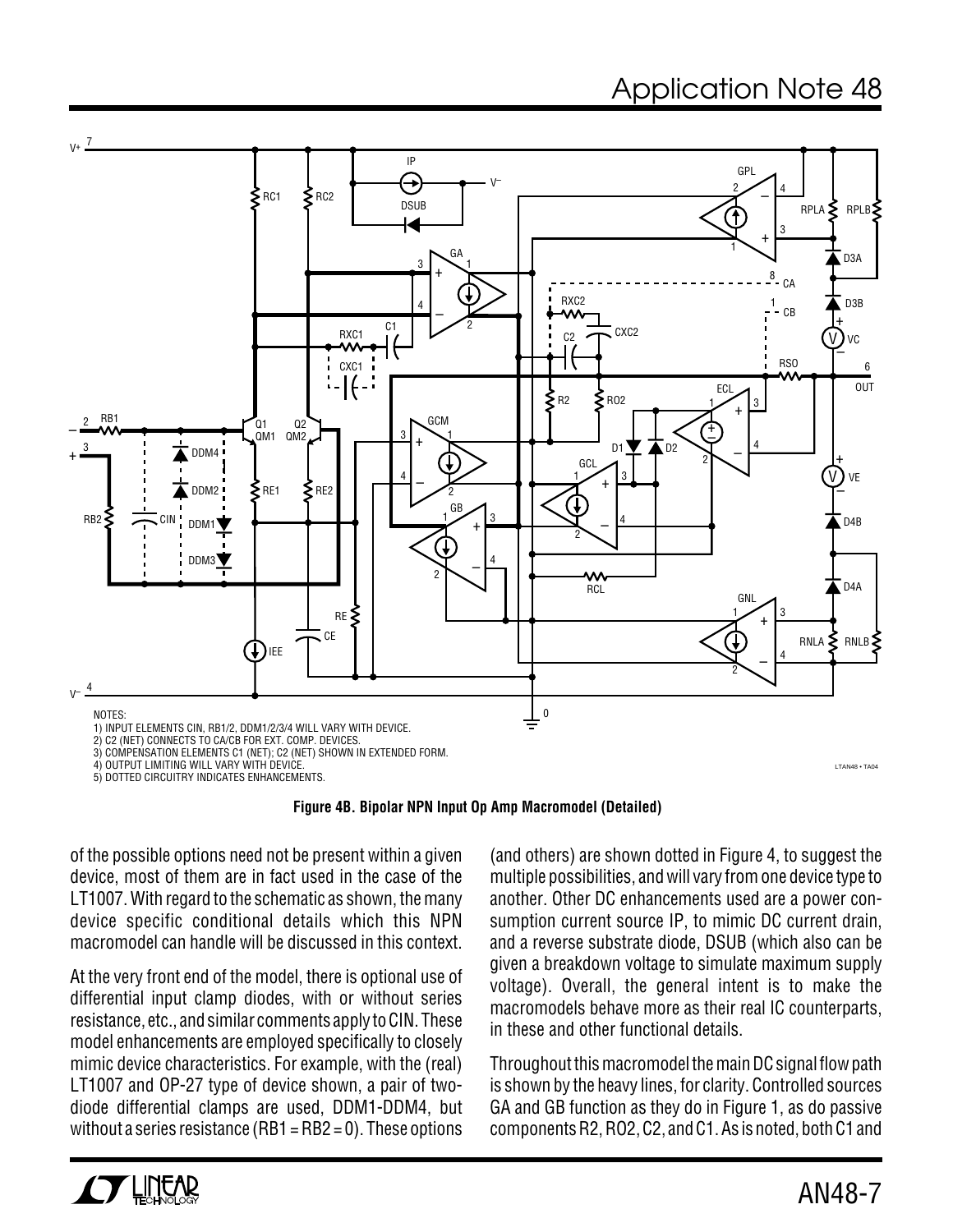C2 can be expanded from the original Boyle single capacitor, to more complex optional network(s). The LT1007 uses both of these networks, to simulate the multiple polezero roll-off characteristic of the actual device. This is covered in more detail in the following section, with performance examples.

The output stage of this model is entirely new vis-a-vis the Boyle model, and is discussed in the following section in terms of the new current/voltage limiters. Because of the reduced 1 $\Omega$  value used for RSO (or RS), the net small signal output resistance of this model will usually be dominated by the value for RO2. This in turn makes the RO2 value higher, compared to a basic Boyle model, and it also makes GB larger (for the same DC gain).

### **Improved Voltage and Current Limiting**

In the original Boyle model of Figure 1, bias voltages VE and VC along with diodes D3 and D4 were used to a provide brute-force type output voltage limiting. While workable, this scheme produces large internal limit currents within the model. It also can give rise to gain errors in very high gain precision amplifiers, due to parasitic diode leakages below the limiter threshold.

For maximum output current simulation, diodes D1 and D2 of Figure 1 provide current limiting by indirectly sensing the voltage drop across RO1 (the controlled source GC produces a replica of the output voltage across RC, which effectively places D1/D2 in parallel with RO1). When D1 or D2 conduct to start limiting, this also produces very large currents in limit, as well as some gain degradation below threshold.

In many macromodels, LTC has implemented new forms of voltage and current limiting. These schemes use buffered biased diodes, which allow both full amplifier gain below the limit thresholds, as well as accurate limit thresholds for output voltage and current. They are described now, and are used not only within many of the NPN macromodels, but throughout the family of models.

Voltage limiting in the new model of Figure 4B can be described for either the negative or positive swing, as they are similar. The positive swing limiter, which is composed of D3A, D3B, VC, RPLA, RPLB and GPL, will be described. This setup would appear at first as a modified brute-force

limiter with two series diodes and a similar offset voltage source for the threshold. It is not however; it is in fact a local closed loop system, which depletes the total current available from source GA when the output voltage limit threshold is reached. This allows clean limiting, with no large internal currents.

The buffered biased diode D3A and resistance RPLB are used to control the leakage of D3B, which would otherwise cause gain errors for an amplifier of the LT1007/OP-27 family. This voltage limit technique was found to be justified for most op amps with DC gains of 120dB or more. With it active, the LT1007's 150dB gain is reached within a fraction of a dB.

Current limiting in this model is symmetrical, that is it has the same current limit level for both source and sink currents. This is typical of amplifiers which use bipolar output stages. CMOS output stages are often asymmetrical, and a modified form of this current limiter will be shown under the discussion of the PMOS input amplifier types.

To minimize loading effects of the current limiter, it uses a dedicated floating differential input buffer amplifier, ECL. This VCVS senses the voltage drop across RSO (or RS), which is directly proportional to output current. The current limit threshold is defined by the gain of ECL, and the characteristics of D1, D2, RCL, and GCL. In this instance, the local loop is closed when the amplified output of ECL drives RCL, through either D1 or D2. As was true in the case of the voltage limiter, when the limit threshold is reached the controlled source (in this case GCL) depletes all available current from GA. Again, this allows clean current limiting, with no large internal currents being produced.

Because of the buffering by ECL, this type of current limiter has very low errors when below its threshold. Not only are the errors low with regard to gain degradation, but the current limit is very accurate.

There is also a much more subtle advantage common to these two limiters, and that is the fact that they are achieved via a parallel feedback path. As such, they will by definition be transparent below threshold, a point already made above. However, a useful side advantage of this is that this macromodel can get along quite well in truth

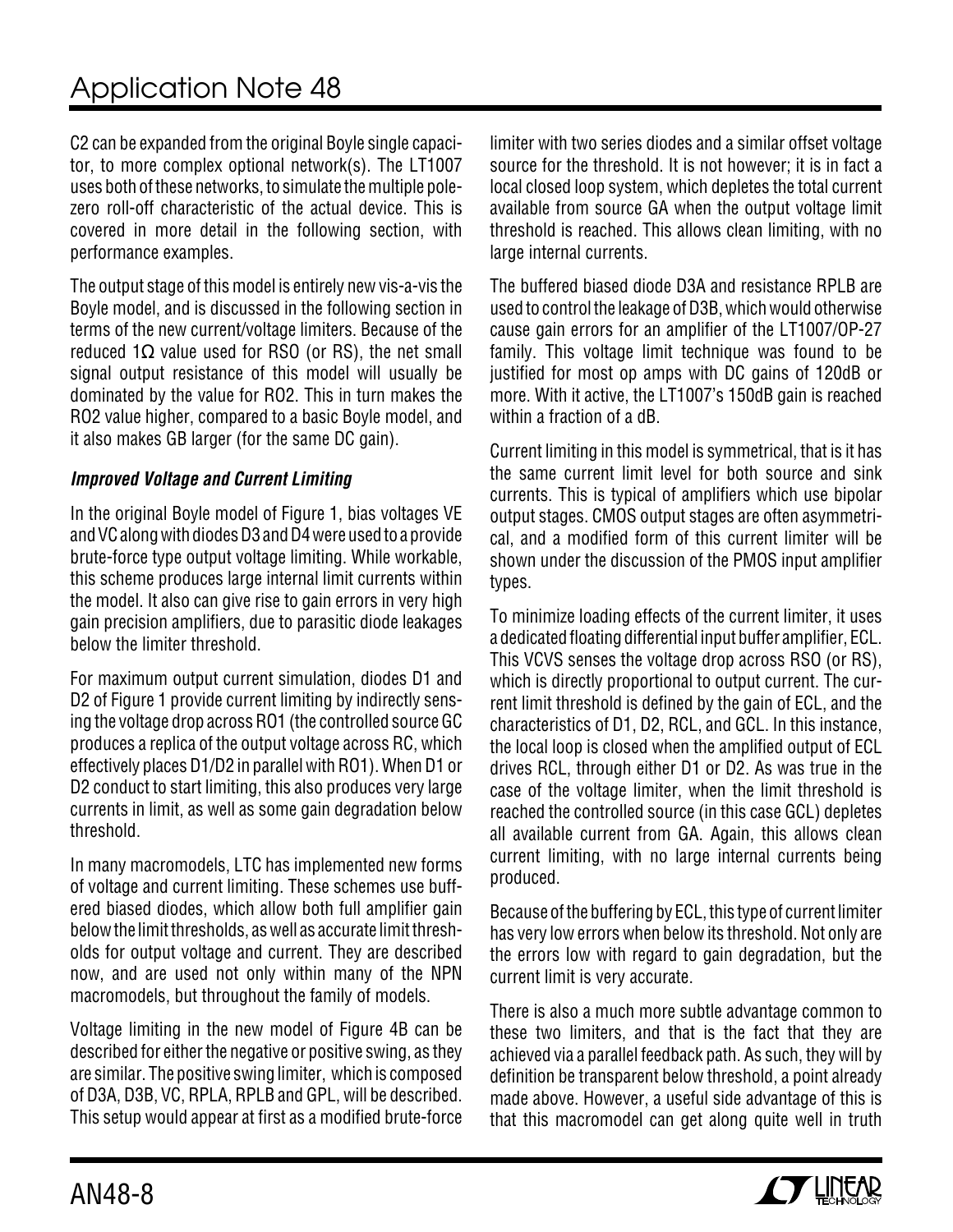without either limiter (for special cases). In fact, they can be disabled for signal purposes very simply, by commenting out the controlled source driving GA, be it either GPL, GNL, or GCL. This can come in handy, if it should ever be necessary to troubleshoot a circuit and/or model for errors.

## **Caution!**

Those who may be tempted to try this should of course know what they are about! Do bear in mind that a macromodel without any limiters is capable of very high voltages and/or currents! Perhaps a more significant bonus of this limiter design scheme is that special "turbo" forms of a given model can be saved, such as an LT1007 model sans limiters. This will greatly speed up analyses, as long as the external circuit provides for a proper DC loop closure.

## **Macromodel Embedded Models**

At the bottom of each macromodel listing is a section titled MODELS, which does in fact define those transistor, diode, or any other models used local to the macromodel. In the case of the NPN LT1007 op amp, the NPN models for Q1/Q2 are, as noted, different in terms of IS and BF (current gain), for the following reasons.

 $V_{OS}$ , the input offset voltage of the amplifier input pair, is modeled by using two slightly different NPN transistor models, QM1 and QM2. The ratio of their two saturation currents will produce an offset voltage,  $V_{OS}$ , which is:

 $V_{OS} = kT/q^*$  ln(IS1/IS2)

With the ratios as shown in Listing 2, this produces the typical 20µV offset of the LT1007C.

Bias and offset currents are modeled by using a different BF for the two input pair halves, as:

$$
BF1 = IC1/(I_B + (I_0s/2))
$$
 and  $BF2 = IC2/(I_B - (I_0s/2))$ 

The BF values shown for QM1 and QM2 are those which correspond to currents of  $I_B = 15nA$  and  $I_{OS} = 12nA$  (again for the LT1007C). The gains listed appear high, however this is a by-product of the fact that the actual LT1007

device uses bias current compensation, and the model accounts for this simply with a higher BF.

The remaining models used in the LT1007 are diodes used in various locations, with IS scaled as to the specific use.

## **Phase/Frequency Response Extensions**

One performance area where op amp modeling has recently received strong attention is in regard to frequency response. The original Boyle model of Figure 1 has a dominant pole set by C2 and a secondary pole set by C1. Many op amps now popular have a much more complex phase/frequency response. As a result, using a basic Boyle model AC topology to simulate their transient response can be inaccurate for some applications.

Solutions to modeling additional poles and zeros can range from simple to complex, depending upon what overall trade-off the model designer chooses. For example, a number of sequential pole/zero stages can be added to a model for very fine emulation of small signal transients. In practice, this approach needs to be weighed carefully on an overall basis.

It is not under question here that it is possible to greatly improve upon a simple Boyle type models' phase/frequency response. However, what the macromodel user needs to know is not just how the AC response is improved, but also what is the price to be paid for it. The end results may or may not be worth the possible drawbacks, specifically potential penalties in terms of additional memory required, longer simulation times, and possible convergence issues. Of course these considerations are basic, and are applicable to any model, LTC types included. Nevertheless, it should be noted that these types of problems exaggerate very quickly with multiple amplifier simulations (such as in active filters). It is entirely possible to create more complex models which will not even run in larger multi-amp circuits, when used in standard PC environments with modest memory (~500K).

Alternately, an intermediate approach to modeling some additional poles and zeros can be taken, simply by extending the above mentioned two compensation caps of the basic Boyle model with additional network elements. It is

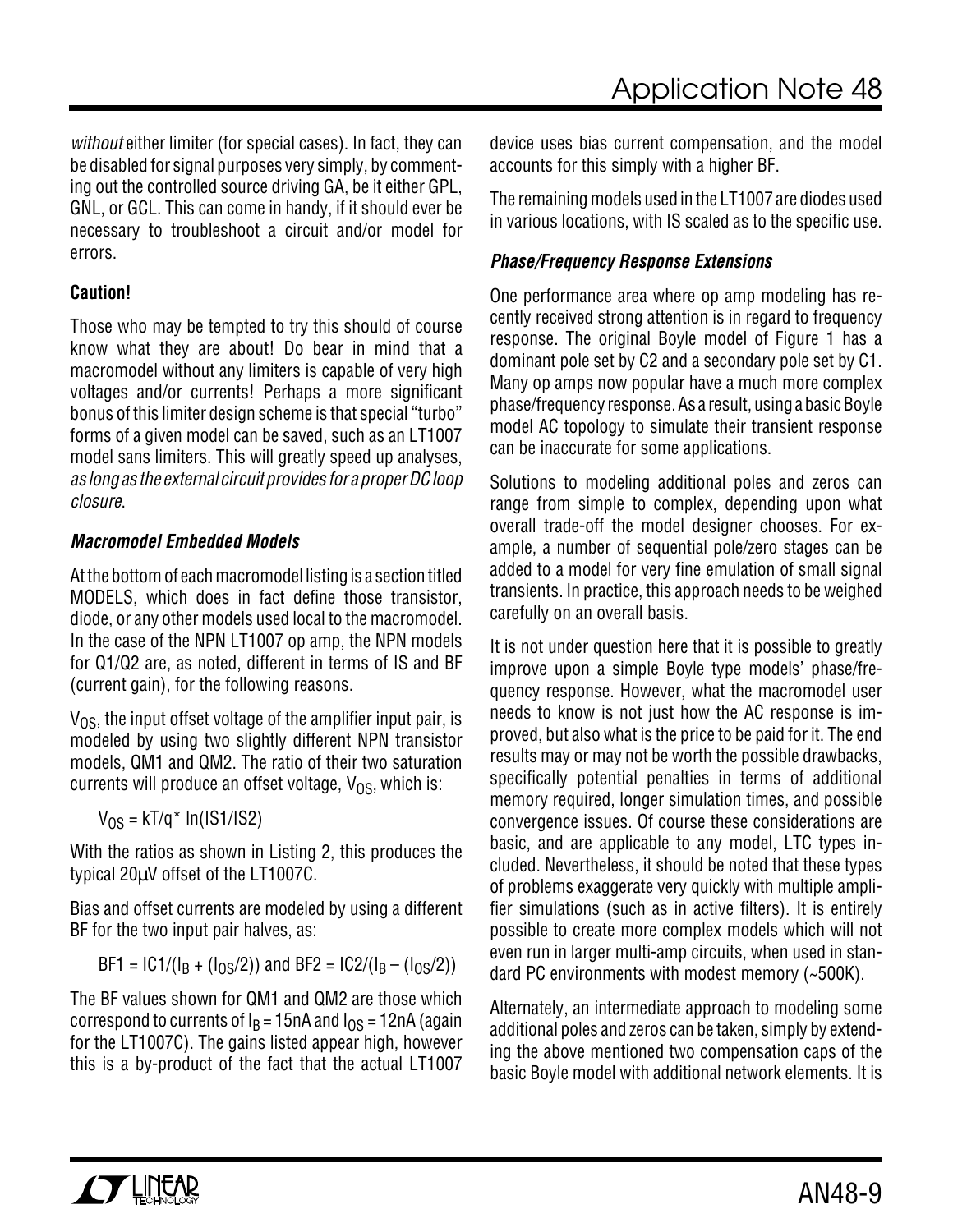

**Figure 5A. LT1007 Test F6:**  $I_{SC}$  **(Open Loop,**  $V_S = \pm 15V$ **)** Figure 5B. LT1007 Test F7:  $V_{SAT}$  (V<sub>S</sub> =  $\pm 15V$ )



**Figure 5C. LT1007 Test F8: Gain/Phase**





**Figure 5D. LT1007 Test F5: Transient Response**

**Figure 5. Composite Performance Points**

this approach that LTC has used in Figure 4. For C1, RXC1/ CXC1 can be added as one extension, while for C2, RXC2/ CXC2 can be added. Speaking generally, these are partspecific options, with defaults (i.e., no extensions used) of only C1 and C2. Of course for the LT1007 under discussion a full set is used, as noted by Listing 2.

In contrast to arbitrary additional pole/zero stages, this method can be viewed as relatively limited, which in truth it is. However, it has the advantage of minimal added complexity, as no active stages are added to the model. It also has the fundamental virtue of working well within the overall Boyle topology, since it is an extension of it. Together, these controls allow more complex frequency responses to be simulated without additional active stages, with a net result of minimal simulation overhead increases. NPN model examples which use it are the LT1007/

LT1037 families, the LT1028 and LT1115, and the OP-27/ OP-37 families, but it is an option available with all device families.

## **NPN Macromodel Performance**

At this point, some sample macromodel performance will be shown to illustrate key points. For these and the following SPICE displays, the macromodels used were taken directly from the current released LTC diskette. For the purposes of this application note, the models were edited into the form of the listings as shown herein (by editing out only the header and copyright notice sections for brevity). These files were then used in the various simulations. Unless specified otherwise, the test circuits use  $\pm$ 15V power supplies, and the op amp model tested has a  $(+)$  input node of (50), a  $(-)$  input node of (51), an

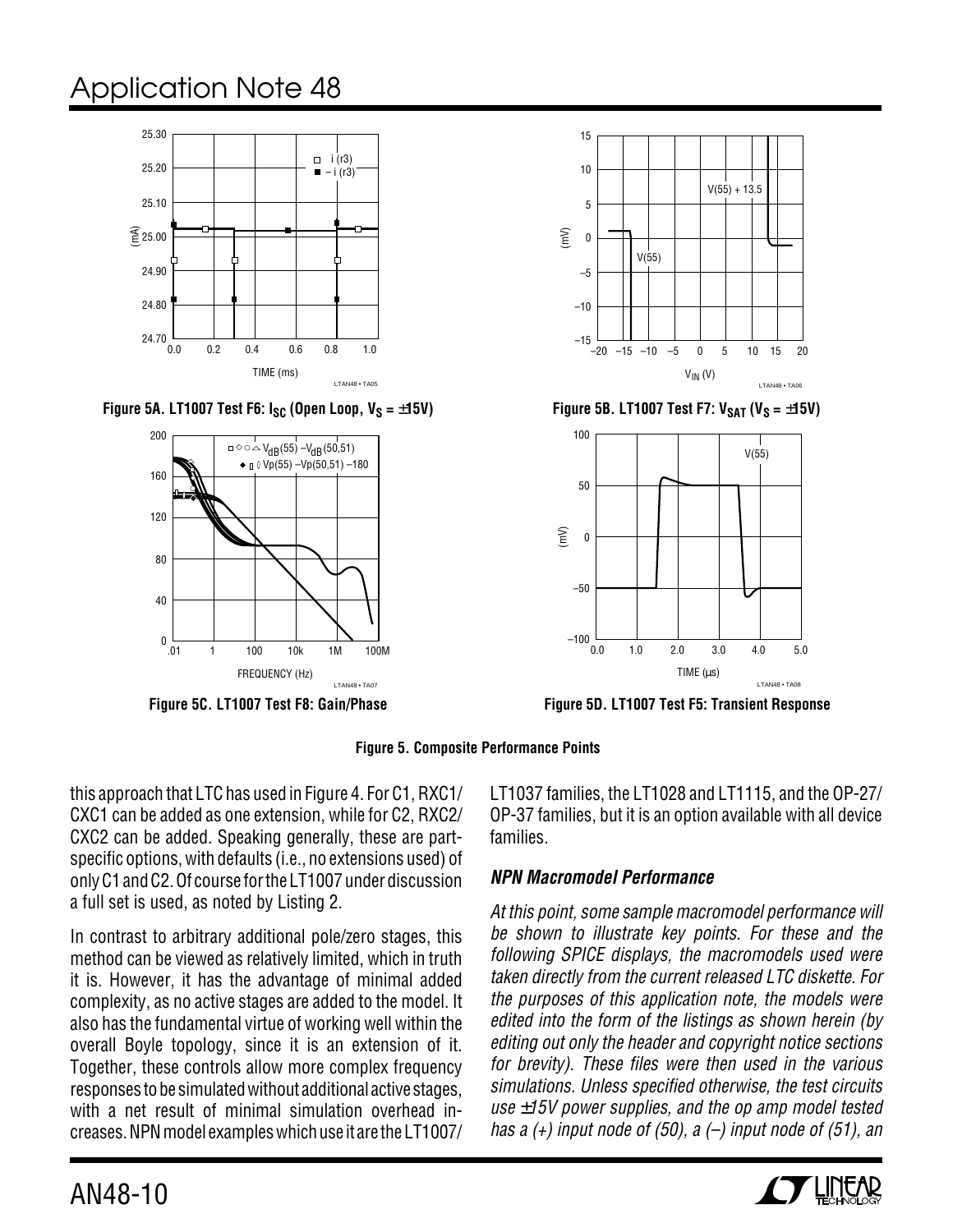output of (55), and the signal source is applied to node (2). Unless otherwise specified, no SPICE option default changes were made in the CIR files used for the tests. A 16MHz IBM PC compatible computer was used under DOS 4.01, along with MicroSim's PSpice version 4.03 (DOS version). A ramdisk was used as the work disk in all simulations.

The picture series of Figure 5 in composite form illustrates various performance points of the LT1007 macromodel.

In terms of the new limiting schemes employed, they are shown by Figure 5, in tests LT1007 F6 and F7. For display of short circuit current, test F6 operates the amplifier as a comparator (open loop) on  $\pm$ 15V supplies, with the output driving a low value resistor (10Ω). The display is a dual trace of the load current I(R3) and its mirror –I(R3). This allows both the  $\pm$  current limits to be shown here, on an expanded  $\pm$ 1% scale. As can be noted, both the limits are well within 1% of the design current limit of 25mA.

For display of output voltage saturation, the amplifier is connected in a unity gain inverter on  $\pm$ 15V supplies, and driven with a –18V to +18V ramp. This overdrives the amplifier at input/output of more than  $\pm$ 13.5V, so the extremes of the input sweep can be used to evaluate output saturation. Both extremes of display are offset by the nominal limiting voltage of  $\pm$ 13.5V, so the error can be shown expanded around zero, with a range of  $\pm 1\%$ . Both limits are well less than 1% in terms of error.

Gain and phase response of this particular model is interesting, as it clearly shows the effects of the C1/RXC1/ CXC1 and C2/RXC2/CXC2 extensions to frequency response. Shown in Figure 5, test F8, is a composite plot of inverting mode gain/phase operating with  $\pm$ 15V supplies. The load resistance is varied as a parameter, in steps of 100k, 10k, 2k, and 1k. As shown, the gain varies slightly around the nominal 146dB for the various loads, as would be expected for a 70 $\Omega$  output resistance. The phase response shows a multiple pole/zero characteristic just before unity gain crossover point, as does the real LT1007. While the macromodel display is not as dramatic in terms of phase change as the data sheet, it is still effective for its purpose.

Figure 5, test F5 is a small signal transient test with the LT1007 connected as a follower, emulating a corresponding data sheet photo. The test is a deceptively simple one, as most would think a voltage follower is a fairly straightforward circuit. Actually, it is a real stress test for an op amp macromodel, in terms of potential problems with convergence, memory usage, required simulation time, and so on. This particular simulation runs without any mishap whatsoever, in about 20s on a 16MHz 386 PC clone, using PSpice 4.03, with no tweaking of SPICE defaults. It also runs with no apparent problems , as one of the LTC demo simulations distributed on the SPICE macromodel diskette (using a demo PSpice version 3.06).<sup>5</sup>

These performance tests summarize those aspects of the LT1007 NPN macromodel previously discussed as new design features. It should be kept in mind that many of them can also appear in other models as well, but they will not necessarily be repeated with subsequent examples.

## **The LTC Bipolar PNP Input Macromodels**

With bipolar PNP input stage op amps, a distinct application and functional difference is that they often are designed for single supply operation, often with supplies of 5V or less. In addition, they may also be designed for micropower applications, with current drains of 100µA per amplifier, or even less. LTC has a large number of such amplifiers, with the macromodels supporting them using either of two PNP model topologies.

The LTC PNP macromodels are, in some senses, similar to those using the NPN model topology. While it is true that there are similarities, since both are based on a Boyle model, there are also many practical differences. Speaking of those beyond the obvious polarity differences, the unique distinctions are largely due to functional characteristics of the various amplifiers modeled. And, they are in turn brought about by the single supply and/or micropower operational features previously mentioned. These differences are the thrust of the LTC modeling enhancements.

## **The LT1013 Family of Macromodels**

In terms of historical accuracy, the family of LTC SPICE macromodels for op amps had its beginnings in 1988,

**Note 5:** The "DEMO1007.CIR" file on the LTC SPICE diskette invites users to try this "simple" transient test with other models, to compare relative performance. It can be revealing for such a seemingly innocent test.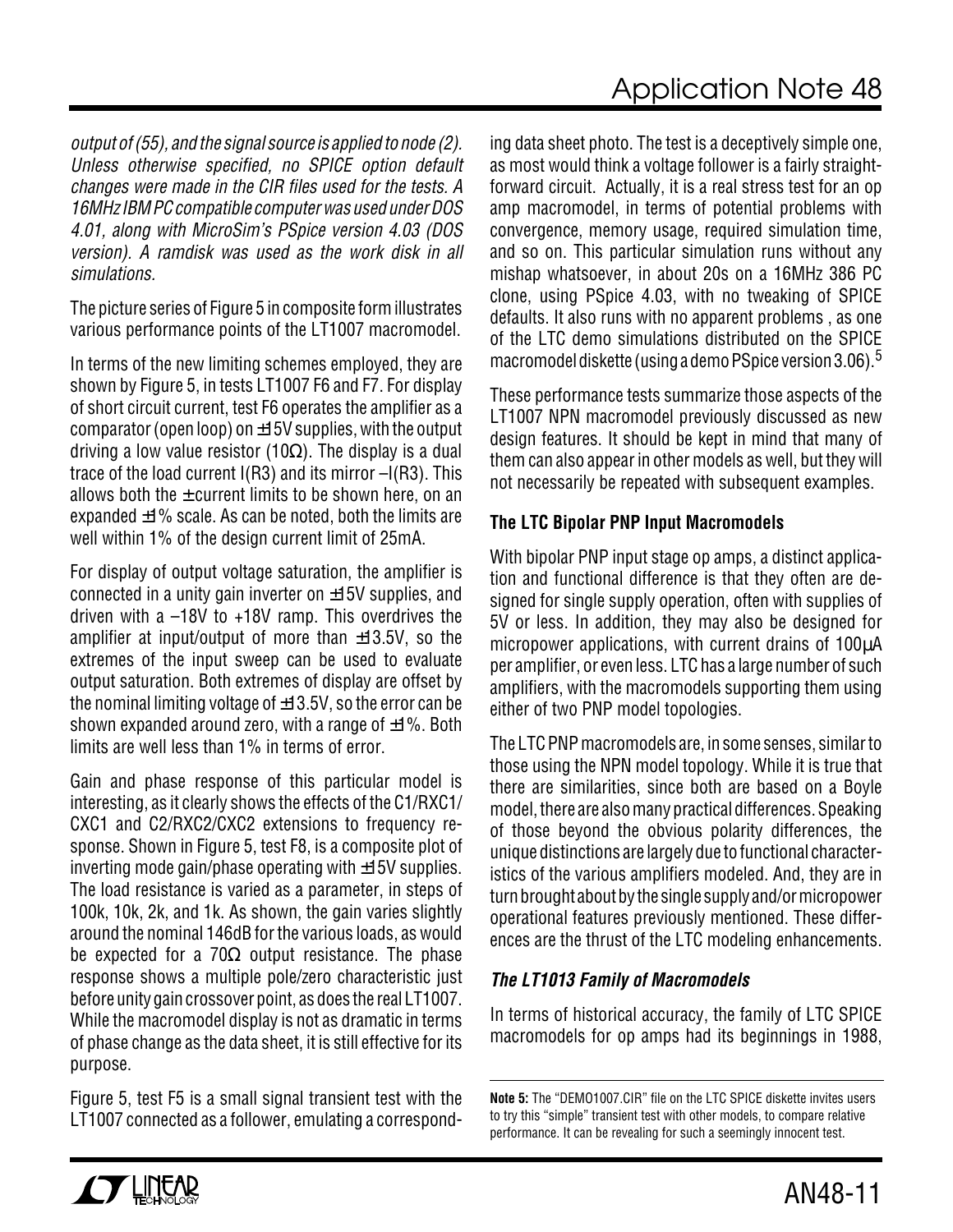with the release of macromodels for the PNP input op amps LT1013 and LT1014.<sup>6</sup> These models actually had their roots in the MicroSim Parts program, and Listing 3, the macromodel for the LT1013/LT1014, is the version available today. Close akin are derivative models for the LT1013A and the LT1013D. Also related to this model are those of the LT1006 family, including the LT1006, the LT1006A, and the LT1006S8.

The enhancements that these models offer over the original Parts version are three-fold:

- One is the input common mode clamping circuitry (DCM1/DCM2 and VCMC);
- Two is the use of different models for input transistors Q1/Q2 (which allows input bias and offset currents, as well as offset voltage to be simulated);
- Three is the use of a controlled output saturation characteristic when operating near the negative supply rail.

Technology Design Note # 13, July, 1988.

Further discussion and performance examples of this specific model type are found in LTC Design Note 13.

### **The LT1078/LT1178 Families of Macromodels**

More recent examples of LTC bipolar PNP input amplifiers are the two micropower families, the 45µA quiescent current/amplifier LT1078, LT1079, LT1077; and the lower power (15µA quiescent) LT1178 and LT1179. Figure 6 is a dual schematic of the macromodel topology used for these types of PNP op amps. It simulates all those features previously noted, and is discussed below. For the purpose of minimum repetition, only features which differ from models previously discussed are addressed here. Figure 6A is the simple version, while Figure 6B shows all detail, like the actual macromodel listing.

LTC single supply op amps have had a distinction of input phase reversal protection since the introduction of the LT1013/LT1014. This also includes more recent devices such as the LT1078 and LT1178 families. For simulation of this in the macromodel, diodes DCM1 and DCM2 provide **Note 6:** Jung, W. G., "An LT1013 Op Amp Macromodel," Linear



**Figure 6A. Bipolar PNP Input Op Amp Macromodel (Simple)**

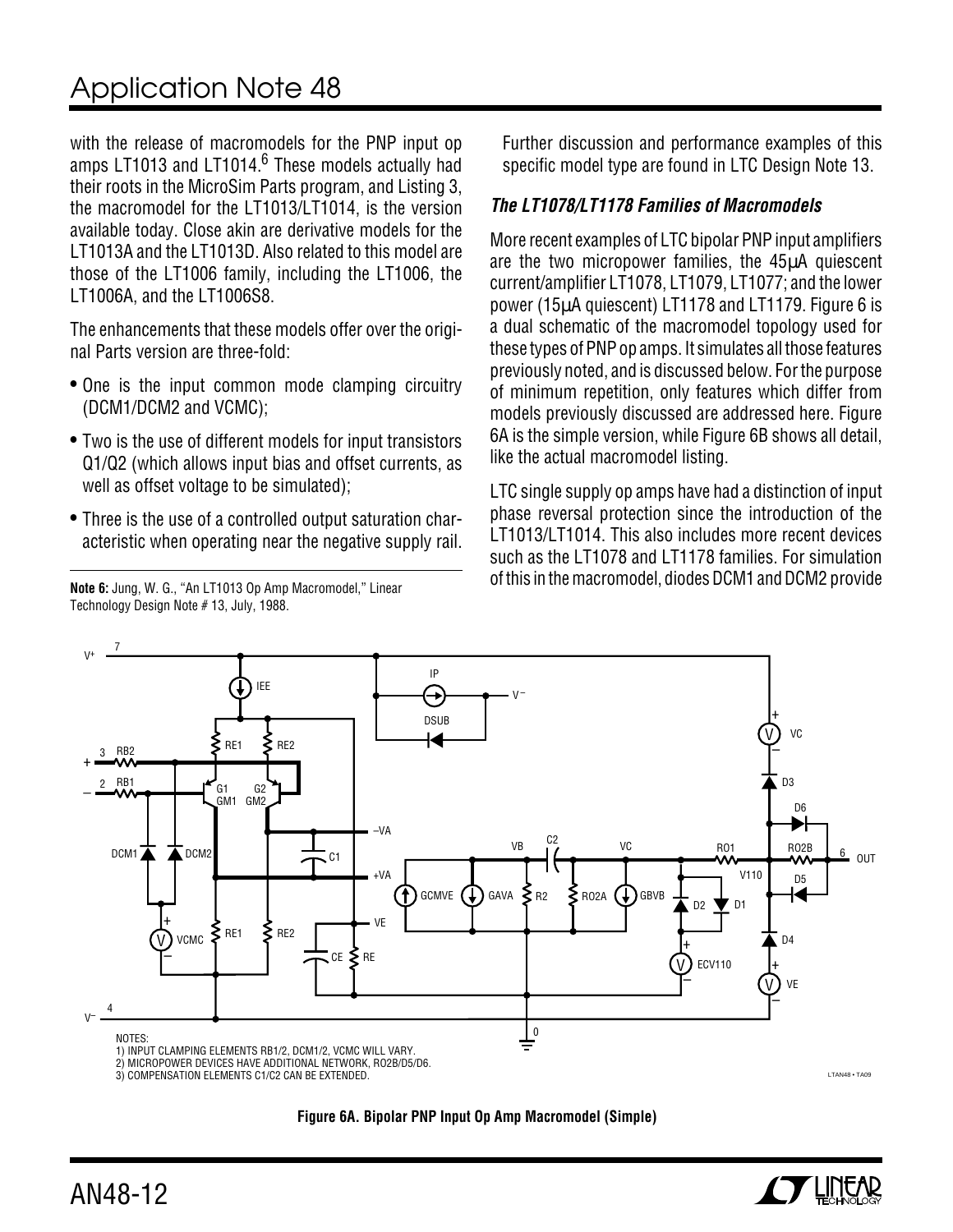

**Figure 6B. Bipolar PNP Input Op Amp Macromodel (Detailed)**

a negative range input common clamp, for voltages applied to the Q1-Q2 inputs. With the two diodes referenced to a slightly positive common mode clamp voltage, VCMC, they are reverse biased for normal CM voltages. Note that the perspective here is with regard to the negative supply rail, which is also the negative CM limit for single-supply use.

In customizing a macromodel, the inclusion or exclusion of the clamp diodes is an option, as is the RB1/RB2 current limit resistor value, and VCMC. For these single supply devices, VCMC is typically 0.4V, which allows linear common mode response a few hundred mV below ground, just like the actual devices. Without this network, an LT1078 macromodel will (mis)behave just like typical 324/358 amplifiers, with input stage saturation when the inputs are taken below GND. This will be evident by an uncontrolled sign reversal at the output, or hard positive rail saturation.

A key feature added to this model specifically for micropower devices is the extra output network, RO2B and D5/D6. For ordinary dual supply applications, or even single supply uses where close simulation of output voltage saturation is not highly critical, this network isn't needed. However, for single supply op amps such as the LTC PNP input devices which feature active pulldown and linear negative swing operation, simulation to within a few mV of the negative rail is entirely possible. To properly simulate this, a model which displays characteristics similar to the real device when sinking current is needed, which is the function of this network.

## **LT1078 Macromodel Performance**

The LT1078 is a device which illustrates all of the previously mentioned performance points. Its model, shown in Listing 4, can be compared to the schematic of Figure 6 for actual values. The composite pictures of Figure 7 illustrate various performance points.

In terms of CM protection, the model input diode clamp works effectively, as shown by Figure 7, test F3, an overdriven input, +5V single rail follower. Here, the DC input V(2) is swept from –5V to 6V. The displayed output

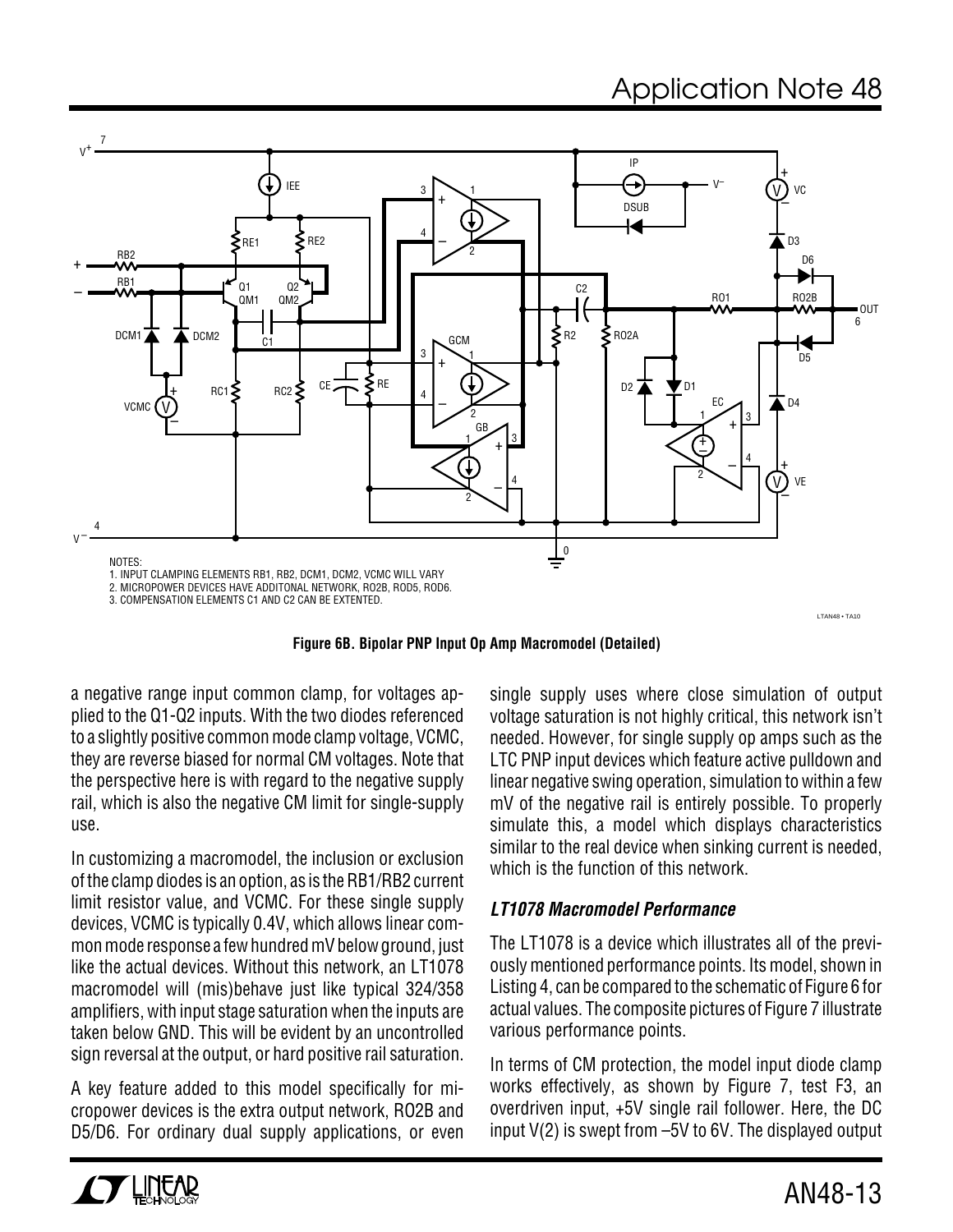

**Figure 7A. LT1078 Test F3: +5V Supply, Overdriven Follower**



**Figure 7B. LT1078 Test F6:**  $I_{SC}$  **(Open Loop,**  $V_S = \pm 15V$ **)** 





is V(55), and as noted, it is clamped at 0V/4V limits, and there is no phase reversal when the input is taken well below GND (maximum input sink current is 5V/100k).

Figure 7, test F6 shows output voltage V(55) into a  $10\Omega$ load, as a test of output current limit. The  $\pm$  limit levels are 150mV, which corresponds to ±15mA, as is specified for the model. This display also shows the effects of the RO2B/D5/D6 Class B output stage used in the model, as is evident by the multiple slope rise/fall.

For a single supply micropower op amp, one of the more difficult aspects of model performance lies in simulating the supply rail saturation, while retaining the micropower performance and a relatively high maximum current output. For the LT1078 typical supply current is only 45µA, and the output resistance is a few k $\Omega$ . Yet, the device can also deliver ±15mA (just demonstrated). For the macromodel, the output Class B network allows concurrent micropower small signal characteristics, as well as this relatively high maximum current. The importance of the small signal characteristics come to play for single supply applications, where the output stage is called upon to sink current at output voltages near GND (or the V– rail).

The finer details of the output current sinking near the negative rail are shown in Figure 7, test F7. This test is for a voltage follower, with a DC input V(2) swept from 0V to 5V. The output stage of the model is required to sink 100µA, when the output voltage V(55) is close to GND. As can be noted, the model is linear with voltages above 100mV. For lower voltages, it saturates at about 80mV while sinking 100 $\mu$ A, as does the real LT1078.

## **The LTC P-Channel JFET (PFET) Macromodels**

Historically speaking, the use of both junction and MOS-FET transistor types within a Boyle type macromodel topology was described by Krajewska and Holmes, in an early enhancement to the Boyle model.<sup>7</sup> The Krajewska topology is a modified Boyle type model with either type of FET replacing the bipolars of the original model. This enhancement took advantage of the gain-normalization referred to previously.

**Note 7:** Krajewska, G., Holmes, F.E., "Macromodeling of FET/Bipolar Operational Amplifiers," IEEE Journal of Solid-State Circuits, Vol. SC-14, # 6, December 1979.

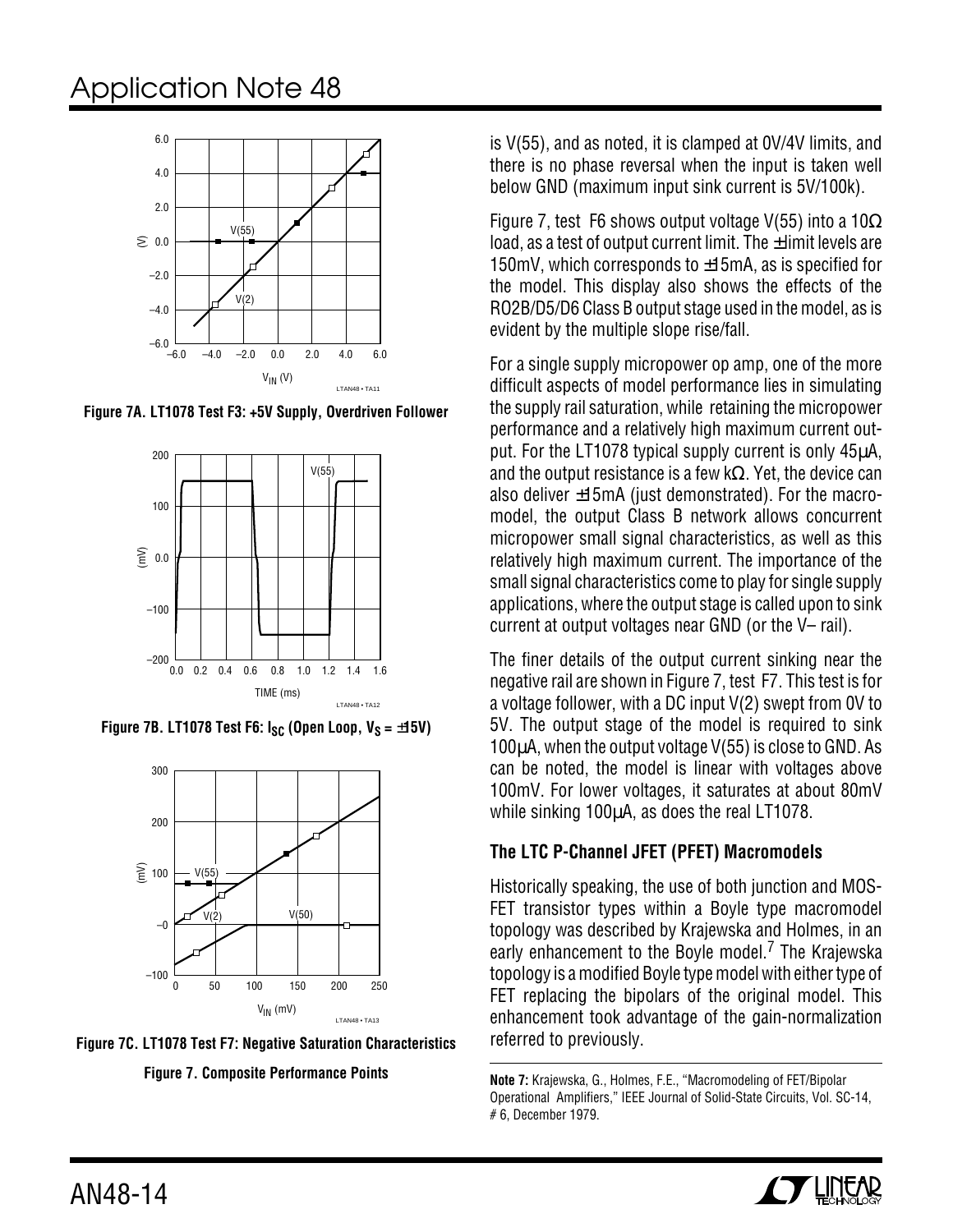Junction FET input op amps make up an important part of the overall field of op amps, as they are capable of both medium to higher speed performance and have low DC errors. For modeling factors, LTC has chosen to realize a JFET amplifier type, specifically P-channel (PFET) input stage types, with part specific enhancements for the PFET macromodels.

The LTC PFET op amp macromodel is shown in schematic form in Figures 8A and 8B, (simple and detailed respectively). On an overall basis this model is fundamentally similar to that of Krajewska, but it has several adaptations added. It can in fact become one of the more complex models in the LTC library, when all features are used. The following discussions highlight the various enhancements beyond the basic Krajewska form of the Boyle model. Those model improvement areas previously discussed will not be covered in detail. The actual macromodel of an

LT1056 (a representative LTC PFET op amp) is shown in Listing 5.

#### **PFET Macromodel Features**

At the input side of the PFET macromodel is the J1/J2 front end, which has a number of options possible within this stage. Input capacitance is simulated by  $C_{IN}$ , and series gate resistances RG1/RG2 are optionally added.

The optional buffered clamping network around DCM1- DCM4 is quite complex, and warrants some discussion. This circuit simulates the anti-phase reversal common mode clamping present in most (but not all) LTC PFET input amplifiers. In the actual parts which use it, this clamp becomes active whenever the input voltage approaches within 4V (or less) of the negative supply rail. This prevents the sign inversion typically seen in most PFET input op amps, when the negative CM range is exceeded.





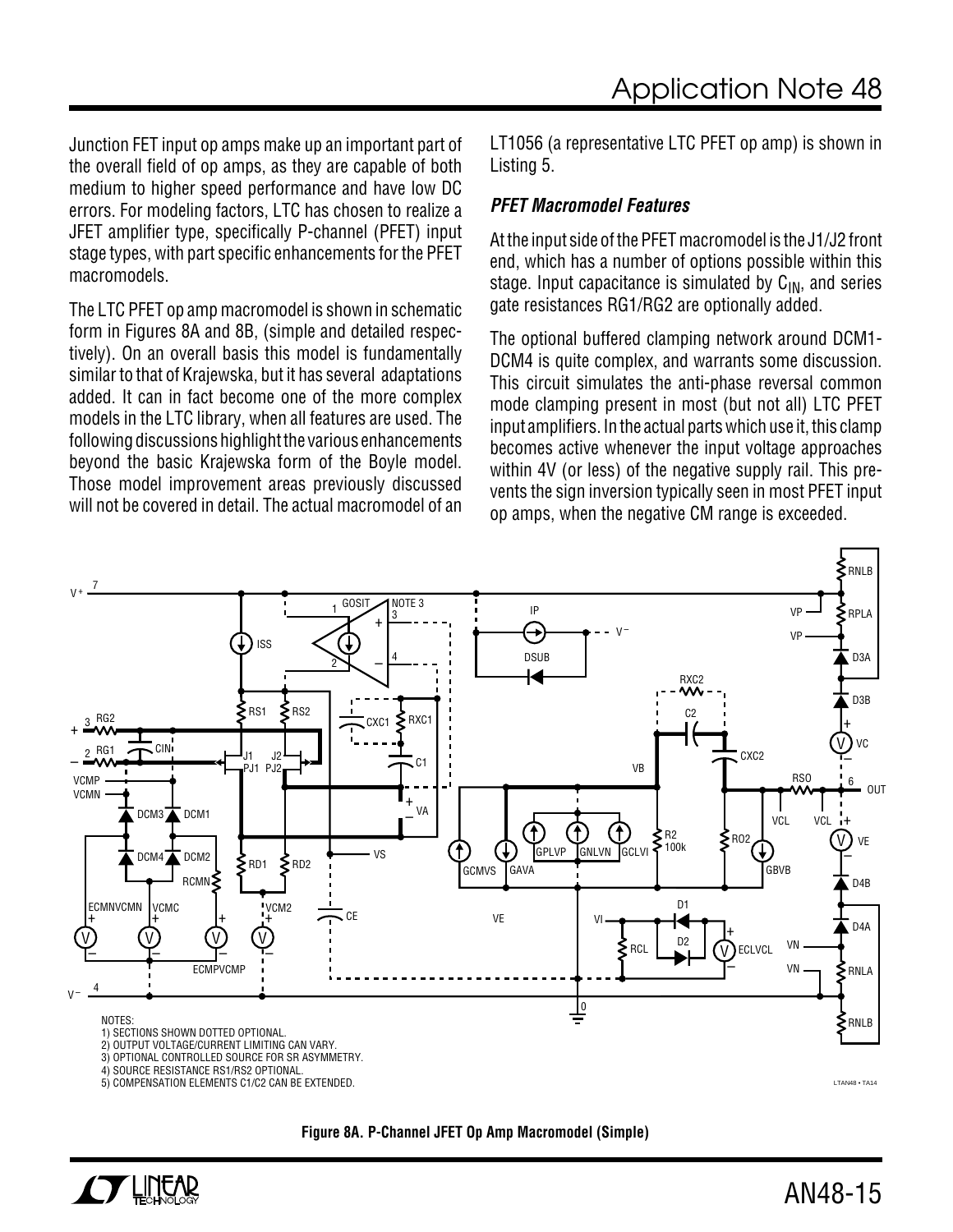



The circuit appears moderately complex, but is so out of necessity. For high performance in this macromodel, clamping diodes DCM1 and DCM3 are bootstrapped, for lowest leakage. VCVS followers ECMP and ECMN, through resistances RCMP and RCMN, reduce the voltage seen by these two diodes to a zero potential for inputs where the clamp is not active. This is necessary to preserve the low pA bias currents of J1/J2, for normal operating range CM voltages (when the clamp is back biased). In other words,

the clamp must clamp effectively below its voltage threshold, yet it must not introduce leakage errors which would ruin the bias current characteristics seen at the op amp input(s). Actually the bootstrapping is quite effective, with DCM1 and DCM3 introducing a pA or less of error.

As noted, this circuit is an option with all LTC PFET input amplifiers which employ a 356 type topology, which includes the LT1056, LT1057, LT1058, LT1022, and older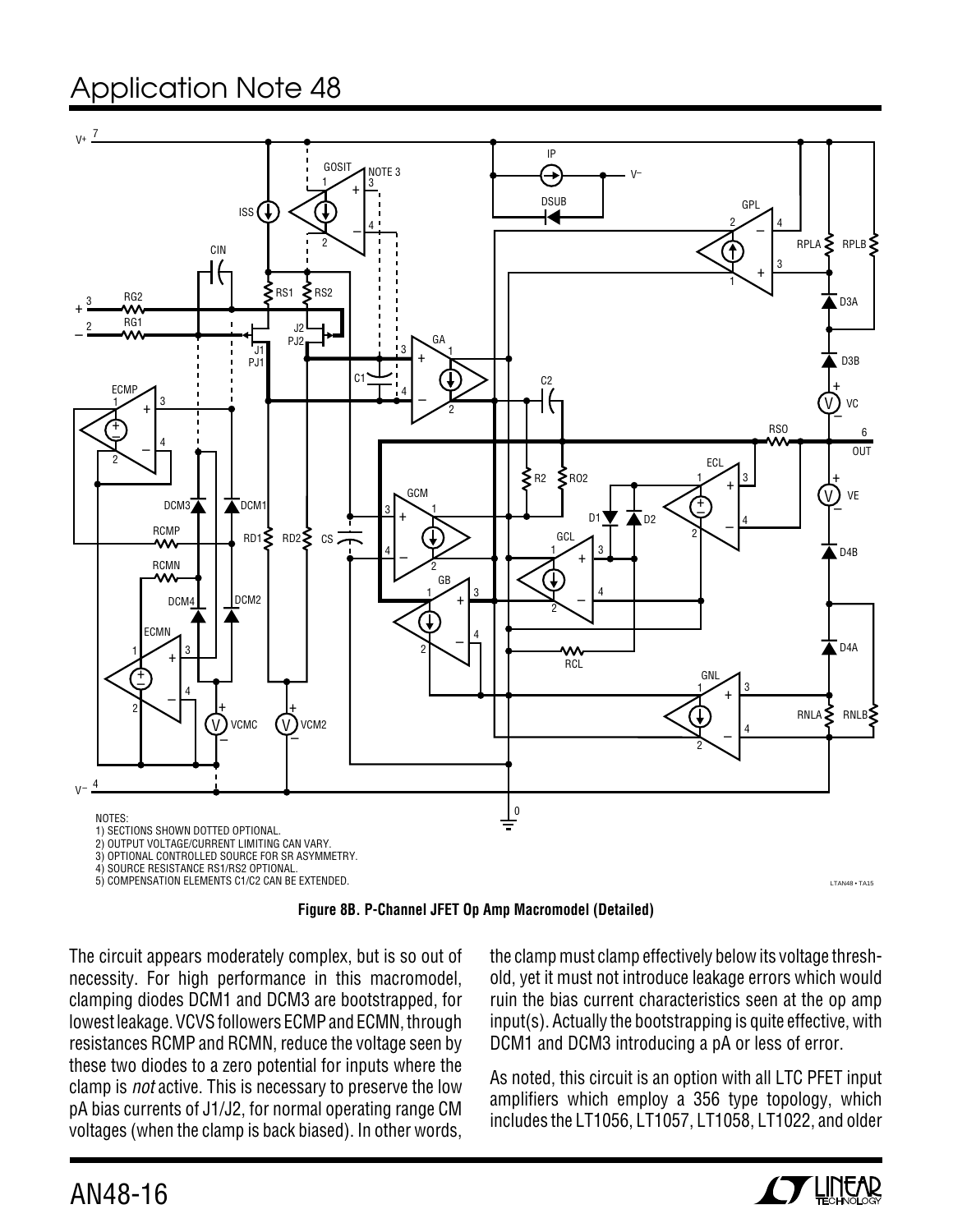industry standard parts such as the LF156-LF356 series, the OP-15/OP-16 series, and the related duals. Since the clamp circuit is only needed for simulations which need to explore overvoltage CM inputs, it comes commented out within the respective model files.

P-channel JFETs J1/J2 have individual model characteristics calculated to yield an input stage unity gain, gate currents consistent with the  $I<sub>B</sub>/I<sub>OS</sub>$  of the amplifier modeled, and the  $V_{OS}$  characteristics of the op amp. All of these are as defined by models JM1 and JM2, respectively. For the gain-normalization of the input stage, the JFET transconductance parameter BETA is adjusted for J1/J2, to provide unity gain. Alternatively, source resistances RS1/ RS2 can be used for gain normalization. This option is one that can be exercised at the time the model is created (in the interest of simplicity however, no present models use these resistances).  $V_{OS}$  is modeled simply as the difference in the  $V_{TO}$ for the two models.

A subtle detail which may not be obvious is the (optional) use of voltage source VCM2, which appears within the LT1056 model (and similar topologies). This bias voltage simulates negative input range change of  $V_{OS}$ , characteristic of these amplifiers.

In the inner stages of the model, overall gain and frequency response capability characteristics are similar to the NPN prototype discussed previously, and extensions to both C1 and C2 can optionally be used. These extensions are not used with the LT1056.

As noted in the discussion of gain-normalization, the basic equations which govern this model are quite close to the original Boyle expressions, with the adaptations for different circuit references. These are summarized in Figure 2. The SR of the Figure 8 model is set by the tail current of J1/ J2 and C2 for the most simple JFET amplifier cases. However, many P-channel JFET op amps are not just simple cases, in the sense that they don't slew symmetrically. For asymmetric slewing JFET amplifiers, the optional circuitry used is described in detail in the Appendix, and it employs the VCCS GOSIT, connected as shown. JFET amplifiers which have symmetric SR characteristics use a more straightforward signal path, where the SR is simply ISS/C2.

The remainder of this model (the output stage with enhanced voltage/current limiters) is similar to the NPN macromodel.

### **PFET Macromodel Performance**

The performance of the LT1056 device, illustrated in the composite pictures of Figure 9, shows many of the key behavior points of this model type.

One of the rather unique aspects of the 355/356 and other family relation PFET op amps is the asymmetrical slewing. With the LT1056, this pattern of behavior is shown in Figure 9, test F1. This test, for a voltage follower on  $\pm 15V$ supplies, slews twice as fast for negative going swings as for positive. The measured rates are  $+14V/\mu s$ ,  $-28V/\mu s$ . and the SPICE result here compares well with the data sheet. This transient test runs in around 25s, with minor PSpice power supply ramping to find a bias point.<sup>8</sup> (A .IC command for node 55 minimized the bias iterations, but was not essential).

The demonstration of the voltage clamping circuit and its effect on input currents is shown in Figure 9, test F3. In this test the LT1056 is overdriven as a voltage follower, with a DC sweep input of –15V to +15V. The three part display shows input/output linearity (left), amplifier bias current (middle), and clamping current in the circuit's 10k input resistor (right). For this specific test, the LT1056 model was edited to uncomment the "CMCLAMP" section and activate the limiter.

In the left plot of Figure 9, test F3, the LT1056 shows only low errors due to gain and CM, until the limits are reached. Note that the positive limit is due to the LT1056 output swing limit at positive 13.2V (the negative output limit is –13.2). However, the negative range limit of this follower is due to the *input clamp*, and occurs nearly 2V sooner, just under –11V. This is the clamp threshold of 4V (relative to –15V). In the middle plot, the bias current of J1 is stable

**Note 8:** The PSpice simulator used in these tests has an internal bias point seek algorithm to aid in convergence. This routine lowers/raises the supplies to find a suitable biasing condition for the circuit. The necessity for this will vary circuit by circuit, but in general amplifier circuits with initial input conditions which start at some extreme (such as –10V, in this case) can be slower in biasing. A ".IC" command can be used to minimize this, if desired.

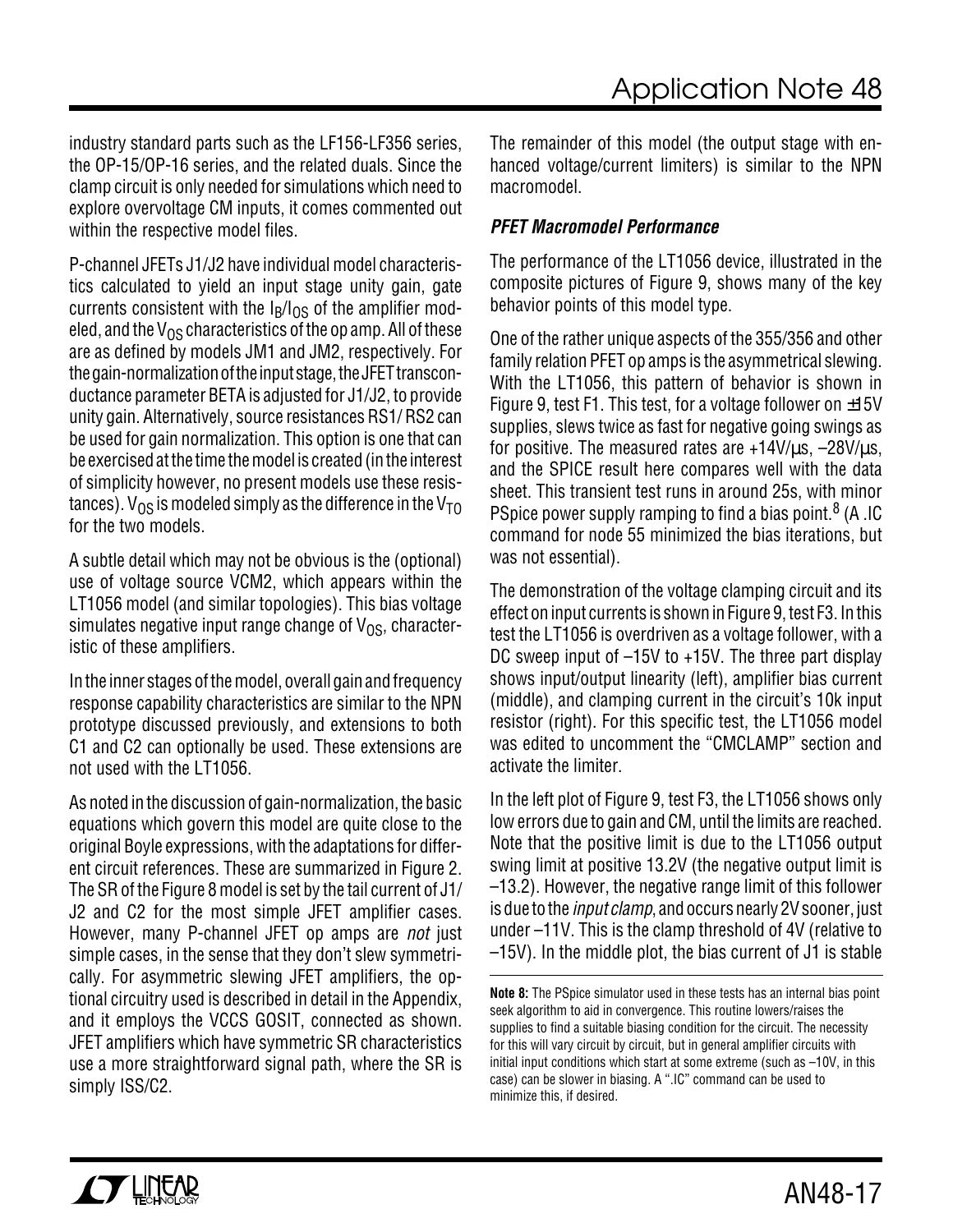

**Figure 9A. LT1056 Test F1: Asymmetric Slew Rate**



**Figure 9B. LT1056 Test F3: Input Clamp,** ±**15V, Overdriven Follower**



over this range, indicating that the overall follower loop is active. In the right plot, the current in the 10k input resistor is displayed for the entire input dynamic range. It is only a few pA within the range where the amplifier is operating linearly, but then rises rapidly to about 400µA, as the clamp takes over.

## **The LTC P-Type MOSFET (PMOS) Macromodel Family**

The LTC PMOS input op amp macromodel is shown in schematic form in Figures 10A and 10B, and a representative model for the LTC1050 is shown in Listing 6. Like the close-cousin PFET amplifier model of Figure 8, this PMOS model resembles the corresponding model of Krajewska, 9 with regards to some aspects of the input stage.

What has been said for the model of Figure 8 is generally true when PMOS transistors are used (M1/M2 in Figure 10 replace J1/J2 of Figure 8). With this PMOS FET adaptation, diodes DG1 and DG2 simulate the bias currents of the device (as opposed to the fixed current sources of the Krajewska model). As was true for the JFET transistor models, the model parameters of these diodes provide for  $I<sub>B</sub>/I<sub>OS</sub>$  characteristics. As previously, CIN simulates amplifier input capacitance.

In this PMOS input macromodel much of the remainder of the overall model is similar, and little changes in the

**Note 9:** Krajewska, G., Holmes, F.E., "Macromodeling of FET/Bipolar Operational Amplifiers," IEEE Journal of Solid-State Circuits, Vol. SC-14, # 6, December 1979.

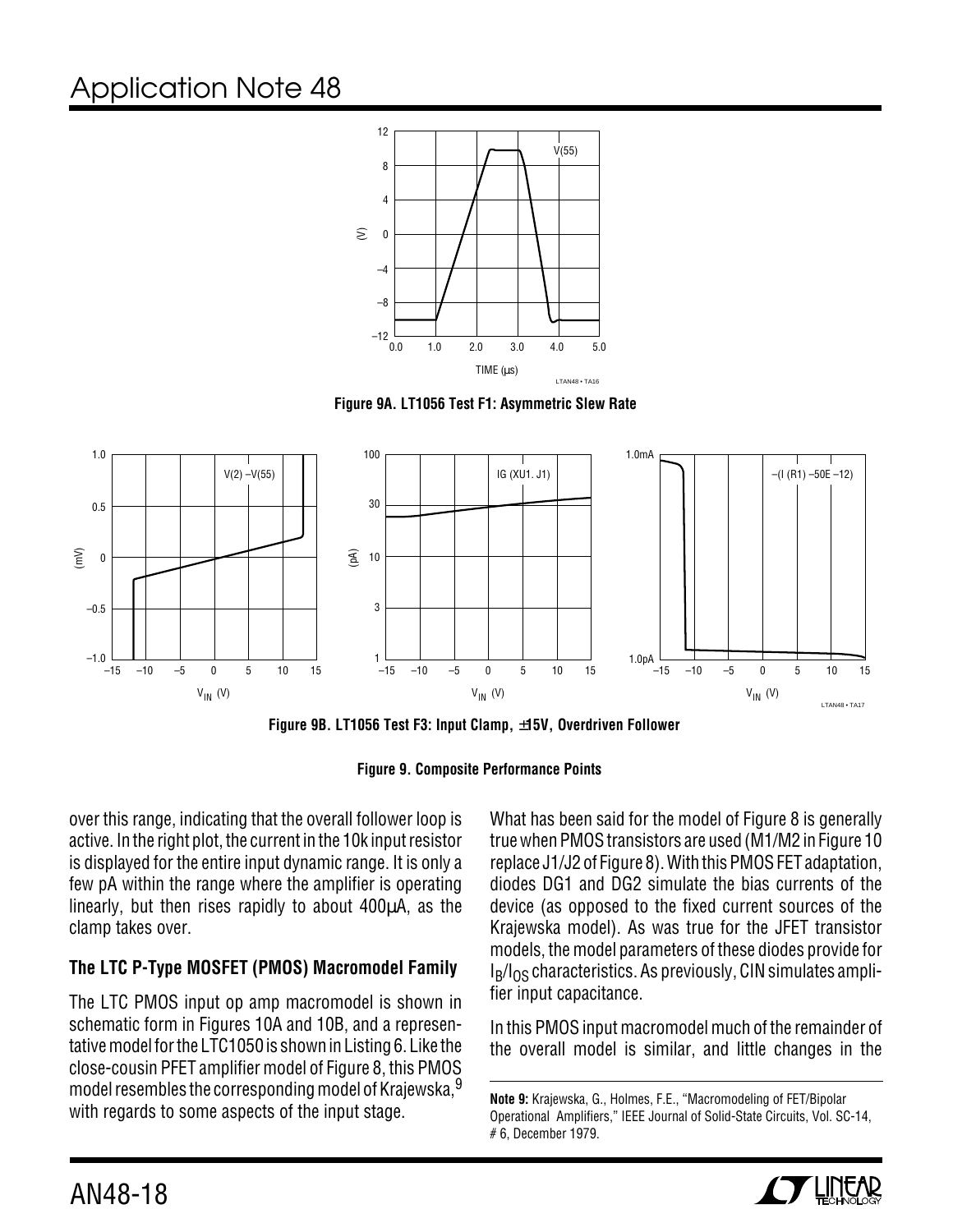

**Figure 10A. PMOS FET Op Amp Macromodel (Simple)**

equations (refer to Figure 2 again). Practically speaking, the variation of a PMOS input stage model allows such useful device categories as the low I<sub>B</sub> and very low V<sub>OS</sub> chopper-stabilized units.10 Accurate rail-rail output limit characteristics also allow features of single supply CMOS technologies to be realistically modeled.

#### **PMOS Macromodel Features**

One area where the emphasis on fidelity to the actual devices influences a model is found in this PMOS macromodel. While it is in fact more complex, it is so for the reason of better match to the real parts. But, IC vendors haven't all taken such steps in modeling op amps with PMOS inputs and CMOS outputs. For example, inspection of some models released show such obvious deficiencies as input transistors unlike what is in the part actually modeled, and/or a lack of close attention to output limiting levels. Obviously, such models can't simulate input or output CM ranges with a high degree of fidelity, even though these factors can be critical to single supply use.

The output current/voltage limiters used with the LTC PMOS model are of the more complex form shown because of several important performance issues. For example, amplifiers emulated by these PMOS models have rail-rail outputs, with mV level saturation voltages typical of CMOS outputs. The amplifiers also have the 160dB gains, 140dB CMRRs, and sub-microvolt  $V_{OS}$  levels, as is typical of chopper stabilized amps. Many of these performance characteristics are made possible by some model



**Note 10:** These models emulate actual LTC chopper amplifiers in terms of the ultra low offset, the high gain, and also in terms of single (low voltage) supply operation, input/output ranges, etc. However, there is no actual commutation function, and therefore the effects of clocking parasitics of the actual device aren't modeled.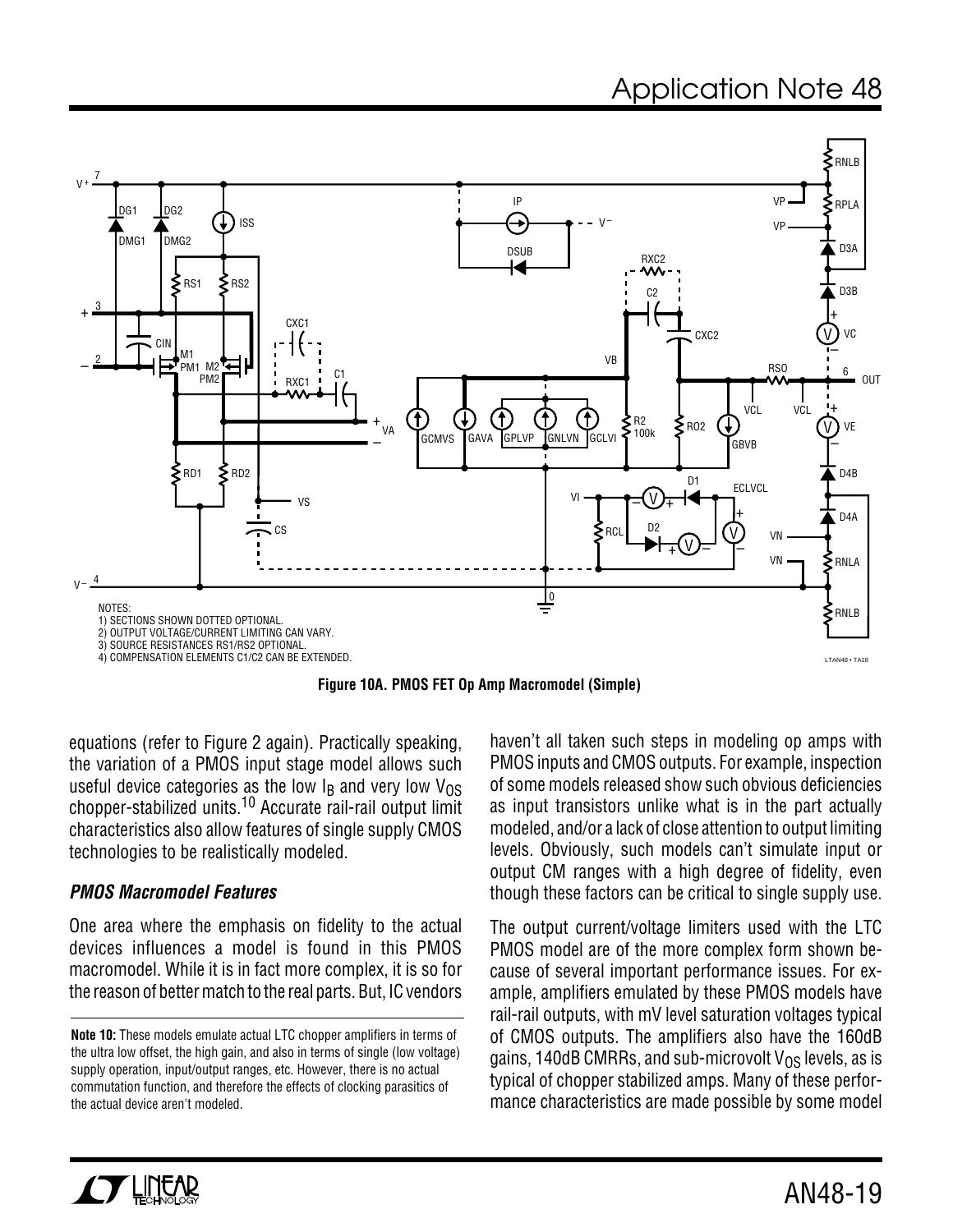

features shown in Figure 10, such as the already discussed improved voltage limiters, for very low saturation voltages with minimal gain error.

The current limiting in this model also has some unique performance issues. Most current limit schemes used within op amp macromodels are symmetrical regarding sinking/sourcing output current, as previously described for the NPN macromodel limiter. For the most part this is not a problem, since most op amps also have symmetric limits.

However, some amplifier types do not limit symmetrically at all, and may have a skew of 3-5 times between the sinking/sourcing current levels. A case in point are those amplifiers which have CMOS common drain outputs, where the upper P device can source less current than the lower N device can sink. For example the LTC1050 under discussion can source 5mA of current, while it can sink 20mA.

The LTC improved modeling method for current limiting allows different degrees of asymmetry to be incorporated.

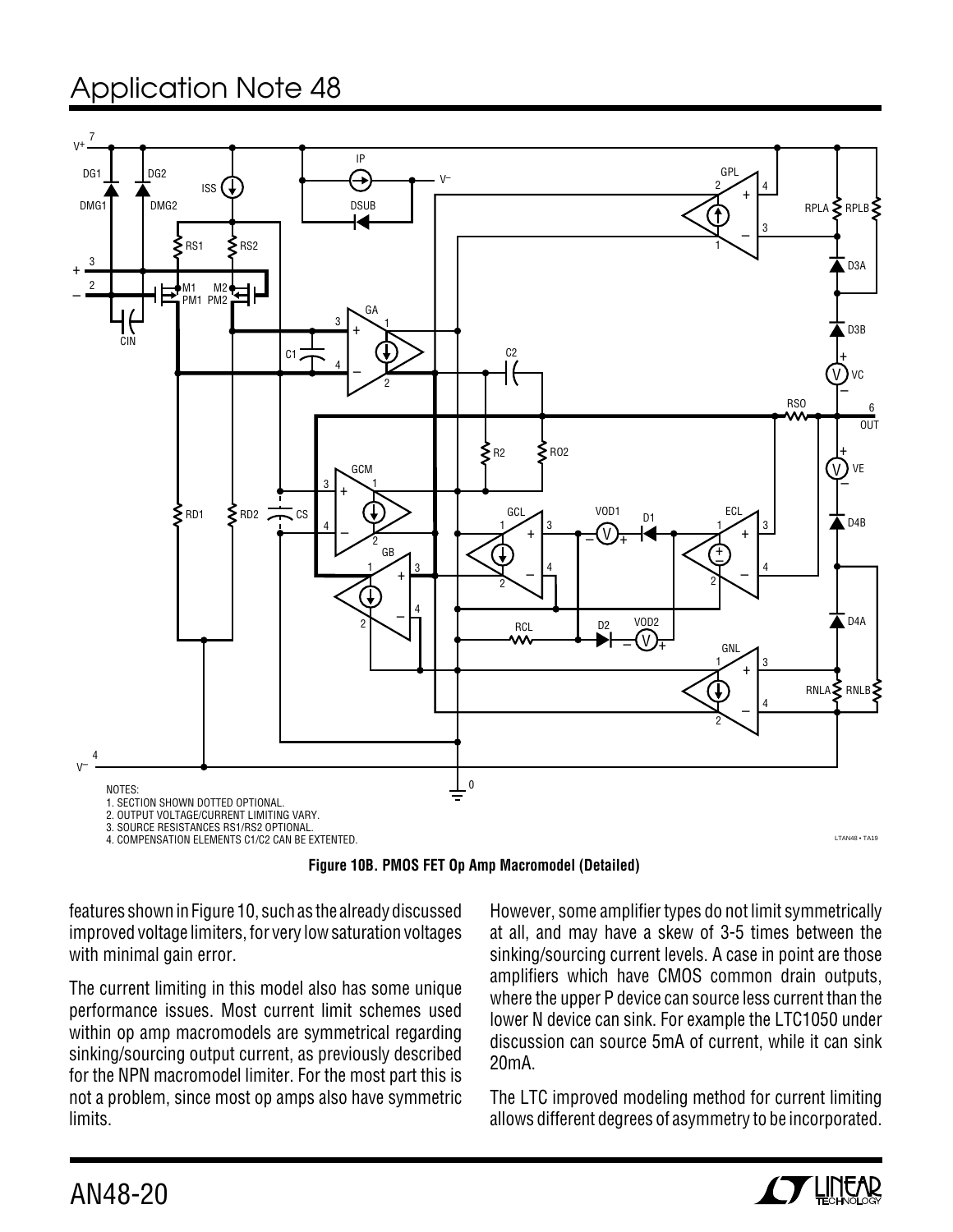In the circuits of Figure 10 the output current is sampled by a low value series resistor, RSO, typically 1 $\Omega$ . The current proportional voltage drop across RSO is scaled by VCVS ECL, which of course eliminates any possible loading effects on the output. As noted with the NPN model, this technique was in fact developed to remove loading effects of brute-force limiting, which can cause gain errors in a very high gain amplifier such as the LTC1050. While any op amp being modeled with gain of more than 120dB can be subject to limiter-related loading errors, in chopper-type amplifiers where gains are typically 160dB or

Along with the value of RSO, the gain of ECL plus the diodes D1/D2 and voltage sources VOD1/VOD2 are selected to provide separate ±current limit thresholds. The gain of ECL is common for both current limits, and the two voltage sources are adjusted to reflect the desired threshold for sinking/sourcing of current. In the LTC1050 model, the source and sink currents are 5mA and 20mA, respectively. Should there be a model case of equal currents, then the diodes are the same and the voltage sources are dropped.

#### **PMOS Macromodel Performance**

more, it can become critical.

The performance of the LTC1050 op amp is illustrated in the composite pictures of Figure 11.

A test which demonstrates the rail-rail response characteristics is shown in Figure 11, test F7. The conditions of this test are a unity gain inverter with a single supply of +5V, driven with an input DC sweep of –6V to +1V. This deliberately overdrives the amplifier at both dynamic range extremes. The two plots show the input/output error highly magnified, a relatively sensitive test of saturation near the  $\pm$  rails. The upper trace shows the general behavior, while the bottom trace shows the error on a ±10mV scale. Even on the expanded scale the input/output error is hard to see, but it is about 12mV with the output at 100mV from either rail, 500µV at 200mV, 12µV at 300mV, and essentially at the  $V_{OS}$  level for lower voltages.

As noted previously, a unique feature of the PMOS macromodel type is the ability to have different ±output current limits. With the LTC1050 model tested, this asymmetrical limiting is shown in Figure 11, test F6. For this test the conditions are an open loop comparator with  $\pm 5V$ 



**Figure 11A. LTC1050 Test F7: Input/Output Linearity, SS (–) Mode**



**Figure 11B. LTC1050 Test F6:**  $I_{SC}$  **(V<sub>S</sub> =**  $\pm$ **5V) Figure 11. Composite Performance Points**

supplies and a 10 $\Omega$  load. As can be noted, the current in load resistor R3 is +5mA/–20mA.

Examples of LTC op amps using this PMOS model are the LTC1050 series, and related parts in the chopper stabilized family.

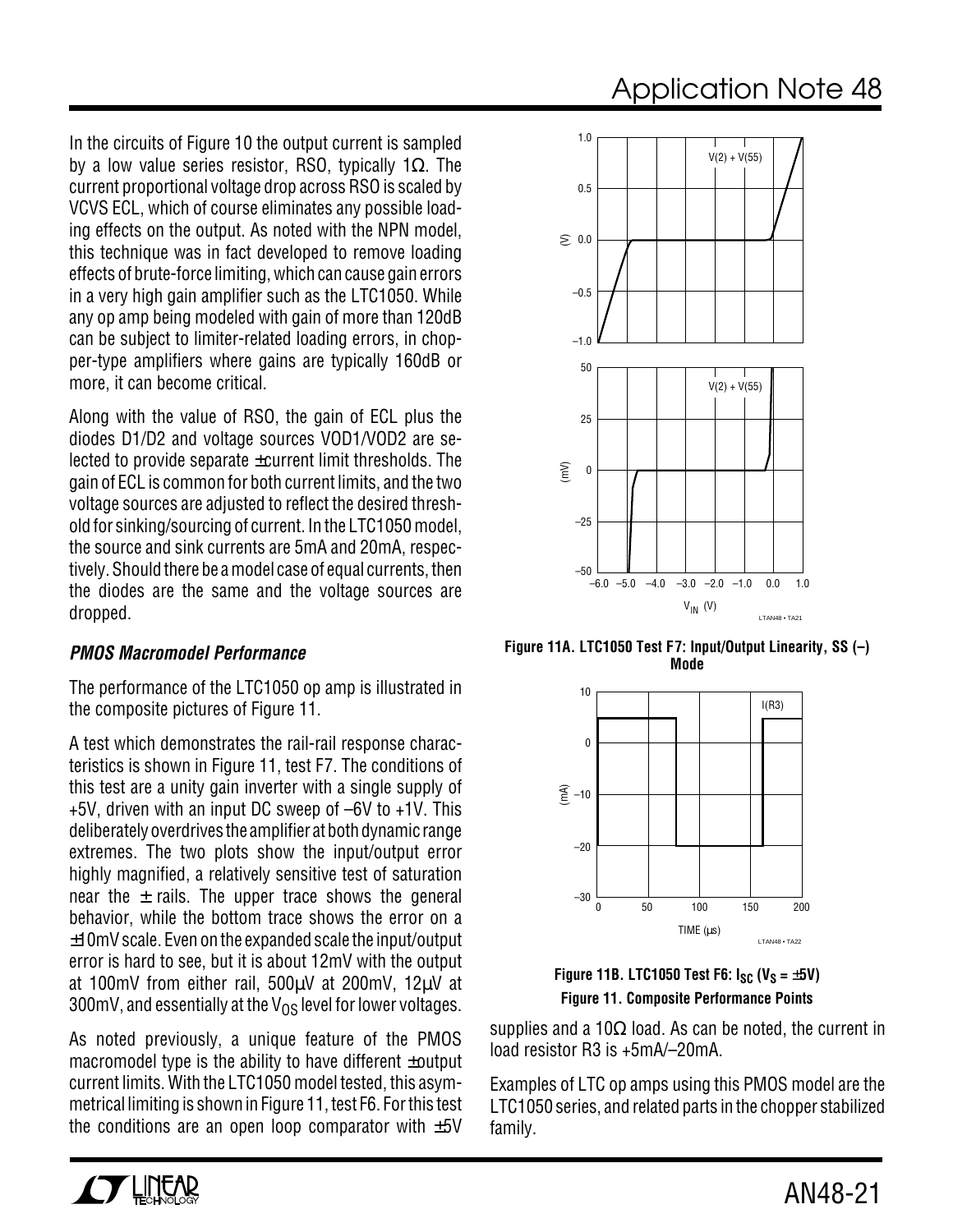## **REFERENCES**

- 1. Boyle, G.R., Cohn, B.M., Pederson, D.O., Solomon, J.E., "Macromodeling of Integrated Circuit Operational Amplifiers," IEEE Journal of Solid-State Circuits, Vol. SC-9, # 6, December 1974.
- 2. Solomon, J.E., "The Monolithic Op Amp: A Tutorial Study," IEEE Journal of Solid-State Circuits, Vol. SC-9, # 6, December 1974.
- 3. Krajewska, G., Holmes, F.E., "Macromodeling of FET/ Bipolar Operational Amplifiers," IEEE Journal of Solid-State Circuits, Vol. SC-14, # 6, December 1979.
- 4. Jung, W. G., "An LT1013 Op Amp Macromodel," Linear Technology Design Note # 13, July, 1988.
- 5. Jung, W. G., "A SPICE Op Amp Macromodel for the LT1012," Linear Technology Design Note # 28, November, 1989.
- 6. Jung, W. G., "Questions and Answers on the SPICE Macromodel Library," Linear Technology Application Note # 41, April, 1990.
- 7. "LTC Op Amp Macromodel Library and Miscellaneous SPICE Files," available on 5.25" or 3.5" IBM diskettes

from: Linear Technology Corporation, 1630 McCarthy Blvd, Milpitas, CA., 408-432-1900.

- 8. Jung, W. G., "Using Op Amp Macromodels," Electronic Products, June, 1990
- 9. Jung, W. G., "Models Can Mimic Behavior of Real Op Amps," Electronic Design, October 25, 1990.
- 10. Jung, W. G., "Using Op Amp Macromodels," Electronic Engineering, November, 1990.
- 11. Nagel, L.W., Pederson, D.O., "Simulation Program with Integrated Circuit Emphasis (SPICE)," University of California at Berkeley, ERL-M382, 1973.
- 12. Nagel, L.W., "SPICE2: A Computer Program to Simulate Semiconductor Circuits," University of California at Berkeley, ERL-M520, 1975.
- 13. Cohen, E., "Program Reference for SPICE2, University of California at Berkeley, ERL-M592, 1976.

SPICE documents available from: EECS/ERL Industrial Support Office, 497 Cory Hall, University of California at Berkeley, Berkeley, CA 94720

### **APPENDIX**

### **Improved JFET Op Amp Model Slews Asymmetrically**

SPICE macromodels for op amps have been available for some time, for both bipolar $^{(1,\ 2)}$  and JFET $^{(3)}$  input stage device types. Interestingly however, not much attention has been given in the models available to controlled slewing asymmetry. Dependent upon a given amplifier design topology, the large signal characteristics can have various degrees of slew rate (SR) asymmetry. It therefore makes good sense to have models which emulate real IC parts in this regard.

A case in point is that of the available P-channel JFET input op amps, many which have a characteristic SR response which is asymmetrical. In fact, popular op amps with topologies like the original 355/356 types are intrinsically faster for negative going output swings than they are for positive. Similar comments apply to such related devices as the OP-15, OP-16, etc. Since this type of JFET device topology was introduced, the SR specified on the data sheet has typically been the *lower* of two dissimilar rates, i.e., the slower, *positive* edge SR. Thus, given an op amp with a typical SR spec of  $14V/\mu s$  for positive going edges, the same amp will have a corresponding negative SR of about 28V/us.

Ironically, this quite common JFET amplifier slewing characteristic has not been well modeled thus far. Most macromodels currently available simply do not address the asymmetric SR issue at all. Others have means of modeling it, but it is seldom found used.

A means of SR control was built into the original Boyle(1) model, and it addresses SR asymmetry for common mode

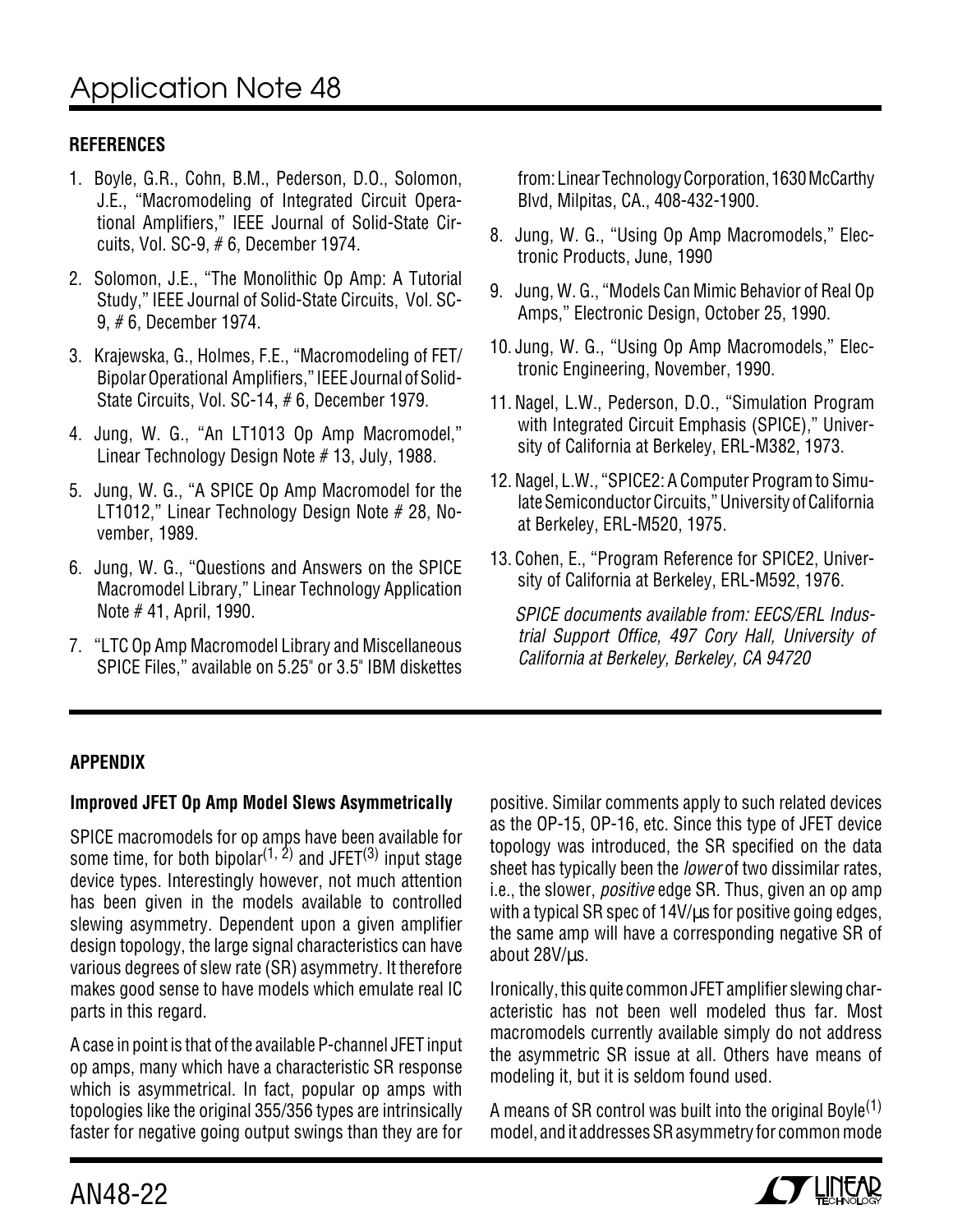(CM) signals by means of a common emitter (source) capacitor, CE (CS, for JFET amps). However, using this capacitor alone for a general SR symmetry control mechanism leaves something to be desired, as the resulting slopes are not consistent. LTC has implemented a new means of modeling SR asymmetry, shown in Figure A1.



#### **Figure A1. The LTC Asymmetric Slewing JFET Macromodel Has Little Additional Complexity, But Offers Controlled Slewing Response**

The circuit as shown here is a simplified Boyle type model with P-channel JFET input devices, J1 and J2. As this type (or similar input structure) of model is typically used, the SR is simply ISS/C2, which is symmetrical when CS is zero. When the common source capacitor CS is added, the SR for CM signals can be adapted (corresponds to CE in the Boyle paper). Unfortunately, this strategy works best for CM amplifier inputs, and not as well for inverting inputs.

The LTC method of modeling asymmetrical SR employs an added VCCS (shown dotted), which dynamically modifies the total tail current available to J1/J2. This controlled source, "GOSIT," is driven by the differential output of J1/ J2 and produces a current which adds/subtracts to/from the fixed current, ISS. The resulting current available to charge/discharge compensation capacitor C2 is thus higher for one slewing slope than it is for the opposite. This is true regardless of whether the amplifier is operating in an inverting or non-inverting input mode. As an option, CS can still be used for further control of slewing for CM inputs (shown dotted).

In generating a new macromodel with asymmetrical SR, the *lower* of the two slew rates is input from the data sheet. Also input is the *ratio* of the high-to-low SR. Algorithms in the program used by LTC then calculate an appropriate static value or ISS and the gain of VCCS GOSIT, so that the proper slewing characteristic will be produced by the model.

A representative example op amp with these characteristics is the LT1056, a high performance op amp topologically much like the LF156-LF356 and OP-16 types (also produced by LTC, with corresponding macromodels available). Some sample lines of code taken directly from the released LT1056 model are shown below. These are shown for both the asymmetric form as released, and for an (edited) symmetric case.

Actually, only one SPICE model element is added to produce the asymmetric SR as opposed to symmetric, and that is the VCCS, GOSIT. The LT1056 example just below, taken from the released library, produces SRs of +14V/µs and –28V/µs, respectively.

\*\* END CM CLAMP C1 80 90 1.5000E-11 ISS 7 12 5.6000E-04 GOSIT 7 12 90 80 2.8000E-04 \* INTERMEDIATE

When the controlled source GOSIT is omitted, the model reverts to simple symmetric slewing, where the SR will be ±(ISS)/C2. This is shown below, with ISS adjusted for a (symmetric) SR of 14V/µs. Those lines of code edited are shown below in **bold**.

**\*\*** END CM CLAMP C1 80 90 1.5000E-11

**\* for a (symmetric) SR of 14V/**µ**s,**

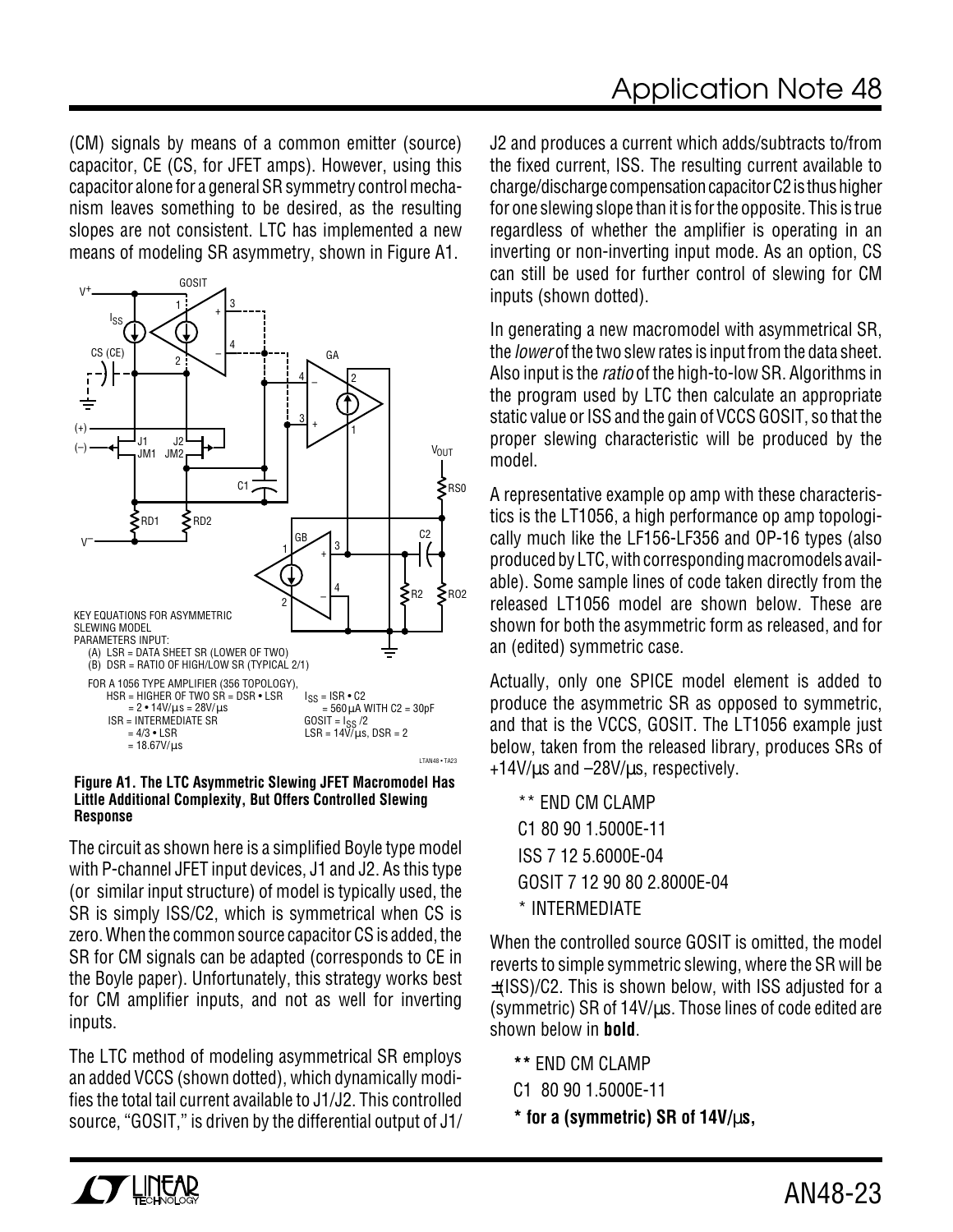**\* ISS = (1.4e7)\*(3e –11) = 420**µ**A ISS 7 12 4.2000E-04**

- **\* comment out GOSIT with first column "\*"**
- **\* GOSIT 7 12 90 80 2.8000E-04**
- \* INTERMEDIATE
- **\* Also, if a similar GBP is desired, adjust the**
- **\* BETA (only) parameter of models JM1/JM2**
- **\* BETA should be adjusted by the**
- **\* inverse proportion of the ISS change, or,**
- **\* in this case 1/(420/560) = 560/420 = 1.33 times,**

**\* as:**

```
.MODEL JM1 PJF (IS = 1.1000E –11
```

```
+ BETA = 1.267E-03 VTO = –1.000000E +00)
```
Note again that this adjustment to BETA applies to both JM1 and JM2, and that no other inline .MODEL parameters should be changed. (There is no harm if BETA is not changed, except for a low GBP).

The non-inverting mode waveforms of a typical SPICE run using the LT1056 macromodel and parallel lab results with an actual LT1056 device are shown in Figure 2.



**Figure 2A. LT1056 SR (+) Mode, Macromodel**



**Figure 2B. LT1056 SR (+) Mode, Lab Photo**

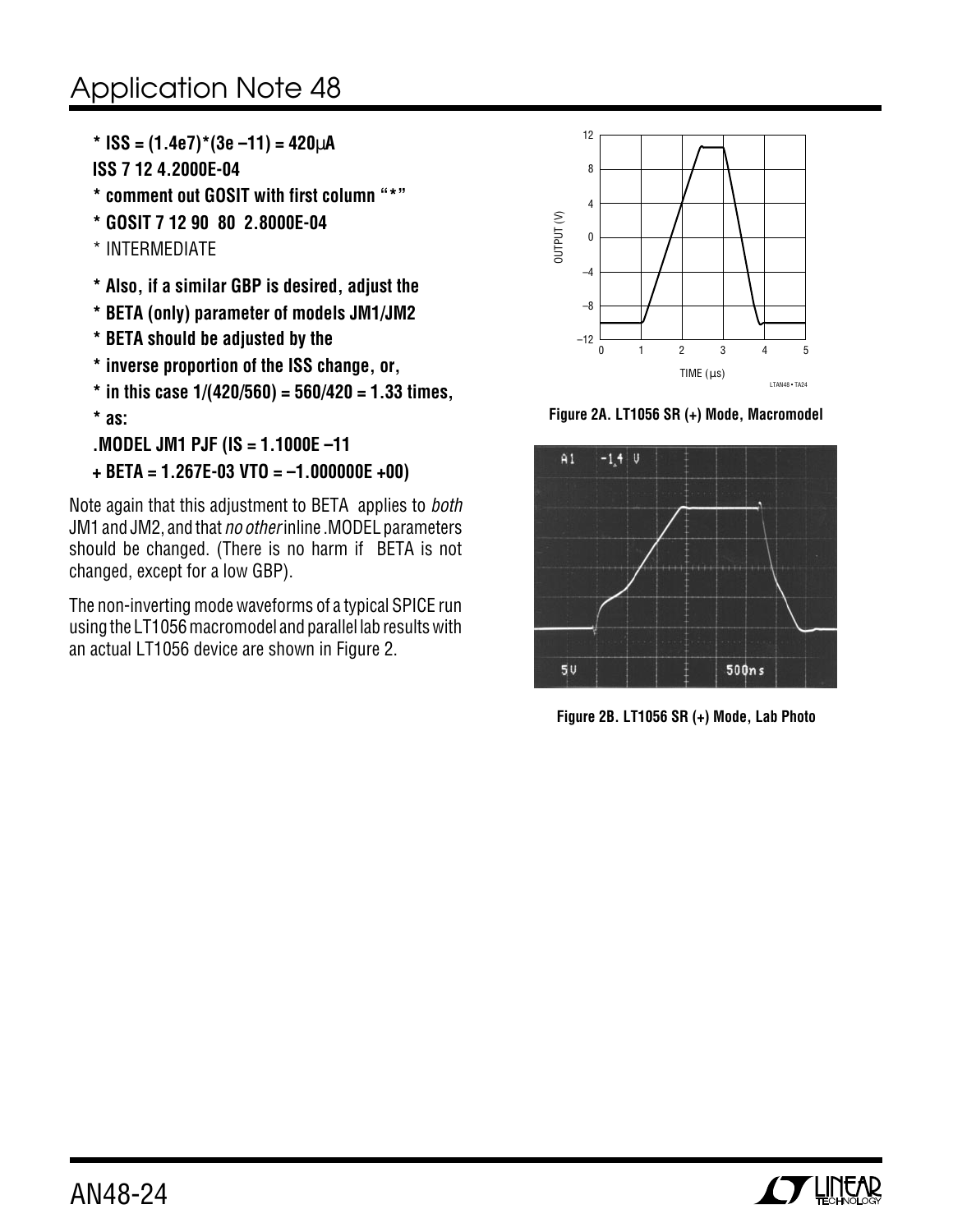#### **Listing 1**

```
*
* Linear Technology 8741 op amp model
* Written: 10-29-1990 12:55:37 Type: Bipolar NPN input, internal comp.
* Typical specs:
* Vos=3.0E-04, Ib=2.6E-07, Ios=7.0E-10, GBP=1.2E+06Hz, Phase mar.= 73.2
deg,
* SR(-)=9.0E-01V/us, SR(+)=7.2E-01V/us, Av=112.4dB, CMRR=106.0dB,
* Vsat(+)=0.800V, Vsat(-)=2.300V, Isc=+26/-26mA, Rout= 566ohms,
Iq=1.98mA.
* (As per Boyle Appendix)
*
* Connections: + - V+V-O
.SUBCKT 8741 3 2 7 4 6
* INPUT
RC1 7 80 4.3521E+03
RC2 7 90 4.3521E+03
Q1 80 2 10 QM1
Q2 90 3 11 QM2
CIN 2 3 2.0000E-12
C1 80 90 4.5288E-12
RE1 10 12 +2.3917E+03
RE2 11 12 +2.3917E+03
IEE 12 4 2.7512E-05
RE 12 0 7.2696E+06
CE 12 0 7.5000E-12
* INTERMEDIATE
GCM 0 8 12 0 1.1516E-09
GA 8 0 80 90 2.2978E-04
R2 8 0 1.0000E+05
C2 1 8 3.0000E-11
GB 1 0 8 0 3.2110E+01
RO2 1 0 5.6500E+02
* OUTPUT
RSO 1 6 1.0000E+00
ECL 18 0 1 6 3.2808E+01
GCL 0 8 20 0 1.0000E+00
RCL 20 0 1.0000E+01
D1 18 19 DM1
VOD1 19 20 0.0000E+00
D2 20 21 DM1
VOD2 21 18 0.0000E+00
*
D3A 131 70 DM3
D3B 13 131 DM3
GPL 0 8 70 7 1.0000E+00
VC 13 6 2.1831E+00
RPLA 7 70 1.0000E+01
RPLB 7 131 1.0000E+03
D4A 60 141 DM3
D4B 141 14 DM3
GNL 0 8 60 4 1.0000E+00
VE 6 14 3.6831E+00
RNLA 60 4 1.0000E+01
RNLB 141 4 1.0000E+03
```

```
*
IP 7 4 1.9525E-03
DSUB 4 7 DM2
* MODELS
.MODEL QM1 NPN (IS=8.0000E-16 BF=5.2662E+01)
.MODEL QM2 NPN (IS=8.0928E-16 BF=5.2807E+01)
.MODEL DM1 D (IS=1.0000E-20)
.MODEL DM2 D (IS=8.0000E-16 BV=4.8000E+01)
.MODEL DM3 D (IS=1.0000E-16)
.ENDS 8741
*
* - - - - - * FINI 8741 * - - - - * [OAMM VN02 10/29/90]
```
#### **Listing 2**

.SUBCKT LT1007 3 2 7 4 6 RC1 7 80 6.6315E+02 RC2 7 90 6.6315E+02 Q1 80 2 10 QM1 Q2 90 3 11 QM2 \* C1 80 91 200E-12 RXC1 91 90 50 CXC1 91 90 500E-12 C2 8 98 4.000E-12 RXC2 8 98 4.00K CXC2 1 98 27.000E-12 \* CIN 3 2 5E-12 DDM1 2 104 DM2 DDM3 104 3 DM2 DDM2 3 105 DM2 DDM4 105 2 DM2 RE1 10 12 -2.6233E+01 RE2 11 12 -2.6233E+01 IEE 12 4 7.5030E-05 RE 12 0 2.666E+06 CE 12 0 1.579E-12 GCM 0 8 12 0 7.558E-10 GA 8 0 80 90 1.5080E-03 R2 8 0 1.000E+05 GB 1 0 8 0 1.9176E+03 RO2 1 0 6.900E+01 \* RS 1 6 1 ECL 18 0 1 6 2.828E+01 GCL 0 8 20 0 1 RCL 20 0 1E3 D1 18 20 DM1 D2 20 18 DM1 \* D3A 131 70 DM3 D3B 13 131 DM3 GPL 0 8 70 7 1 VC 13 6 3.0909

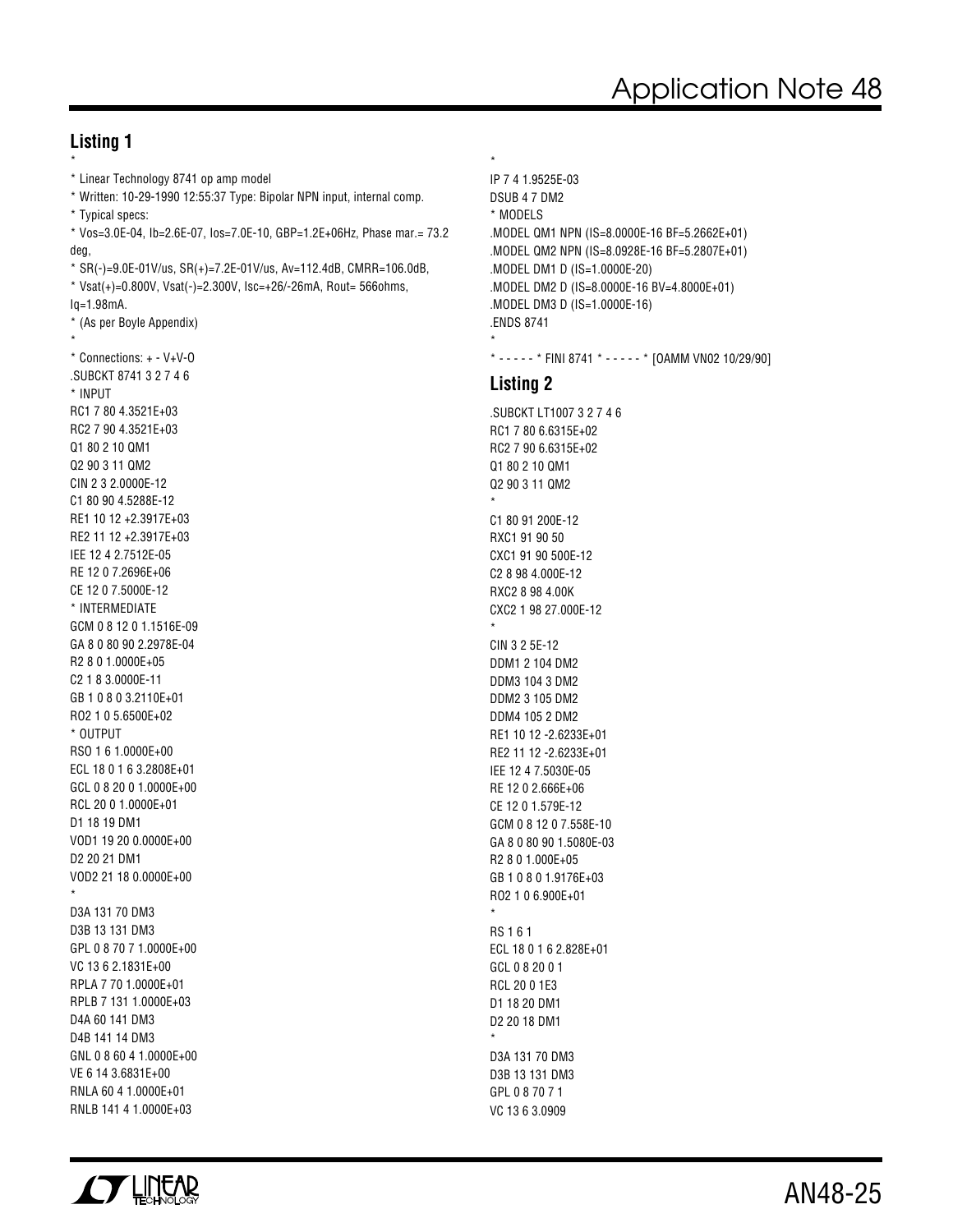RPLA 7 70 1E4 RPLB 7 131 1E5 D4A 60 141 DM3 D4B 141 14 DM3 GNL 0 8 60 4 1 VE 6 14 3.0909 RNLA 60 4 1E4 RNLB 141 4 1E5 \* IP 7 4 2.625E-03 DSUB 4 7 DM2 \* MODELS .MODEL QM1 NPN (IS=8.0000E-16 BF=1.7857E+03) .MODEL QM2 NPN (IS=8.0062E-16 BF=4.1667E+03) .MODEL DM1 D (IS=1.000E-19) .MODEL DM2 D (IS=8.000E-16) .MODEL DM3 D (IS=1.000E-20) .ENDS LT1007 \* .SUBCKT LT1007CS 3 2 7 4 6 X\_LT1007CS 3 2 7 4 6 LT1007 .ENDS LT1007CS

\* - - - - - \* FINI LT1007 FAMILY \* - - - - - \*

#### **Listing 3**

.SUBCKT LT1013 1 2 3 4 5 \* C1 11 12 8.661E-12 C2 6 7 30.00E-12 DC 8 53 DX DE 54 8 DX DLP 90 91 DX DLN 92 90 DX DP 4 3 DX EGND 99 0 POLY(2) (3,0) (4,0) 0 .5 .5 FB 7 99 POLY(5) VB VC VE VLP VLN 0 2.475E9 -2E9 2E9 2E9 -2E9 GA 6 0 11 12 113.1E-6 GCM 0 6 10 99 225.7E-12 IEE 3 10 DC 12.03E-6 HLIM 90 0 VLIM 1K Q1 11 102 13 QM1 Q2 12 101 14 QM2 RB1 2 102 400 RB2 1 101 400 DCM1 105 102 DX DCM2 105 101 DX VCMC 105 4 DC 0.4 R2 6 9 100.0E3 RC1 4 11 8.841E3 RC2 4 12 8.841E3 RE1 13 10 4.519E3 RE2 14 10 4.519E3 REE 10 99 16.63E6 RO1 8 5 80

RO2 7 99 25 IP 3 4 328E-6 VB 9 0 DC 0 VC 3 53 DC 1.610 VE 54 4 DC .61 VLIM 7 8 DC 0 VLP 91 0 DC 25 VLN 0 92 DC 25 .MODEL DX D(IS=800.0E-18) .MODEL QM1 PNP (IS=8.000E-16 BF=3.974E+02) .MODEL QM2 PNP (IS=8.019E-16 BF=4.027E+02) .ENDS

### **Listing 4**

.SUBCKT LT1078 3 2 7 4 6 \* INPUT RC1 4 80 2.653E+04 RC2 4 90 2.653E+04 Q1 80 102 10 QM1 Q2 90 103 11 QM2 RB1 2 102 6.000E+02 RB2 3 103 6.000E+02 DCM1 105 102 DM2 DCM2 105 103 DM2 VCMC 105 4 4.000E-01 C1 80 90 8.660E-12 RE1 10 12 4.958E+03 RE2 11 12 4.958E+03 IEE 7 12 2.412E-06 RE 12 0 8.292E+07 CE 12 0 1.579E-12 \* INTERMEDIATE GCM 0 8 12 0 1.501E-10 GA 8 0 80 90 3.770E-05 R2 8 0 1.000E+05 C2 1 8 3.000E-11 GB 1 0 8 0 2.449E+02 \* OUTPUT RO1 1 110 1.000E+02 RO2A 1 0 1.083E+03 RO2B 6 110 8.170E+02 EC 17 0 110 0 1 D1 1 17 DM1 D2 17 1 DM1 D3 110 13 DM2 D4 14 110 DM2 D5 6 110 DM2 D6 110 6 DM2 VC 7 13 1.490E+00 VE 14 4 7.911E-01 IP 7 4 4.259E-05 DSUB 4 7 DM2 \* MODELS .MODEL QM1 PNP (IS=8.000E-16 BF=1.992E+02)



AN48-26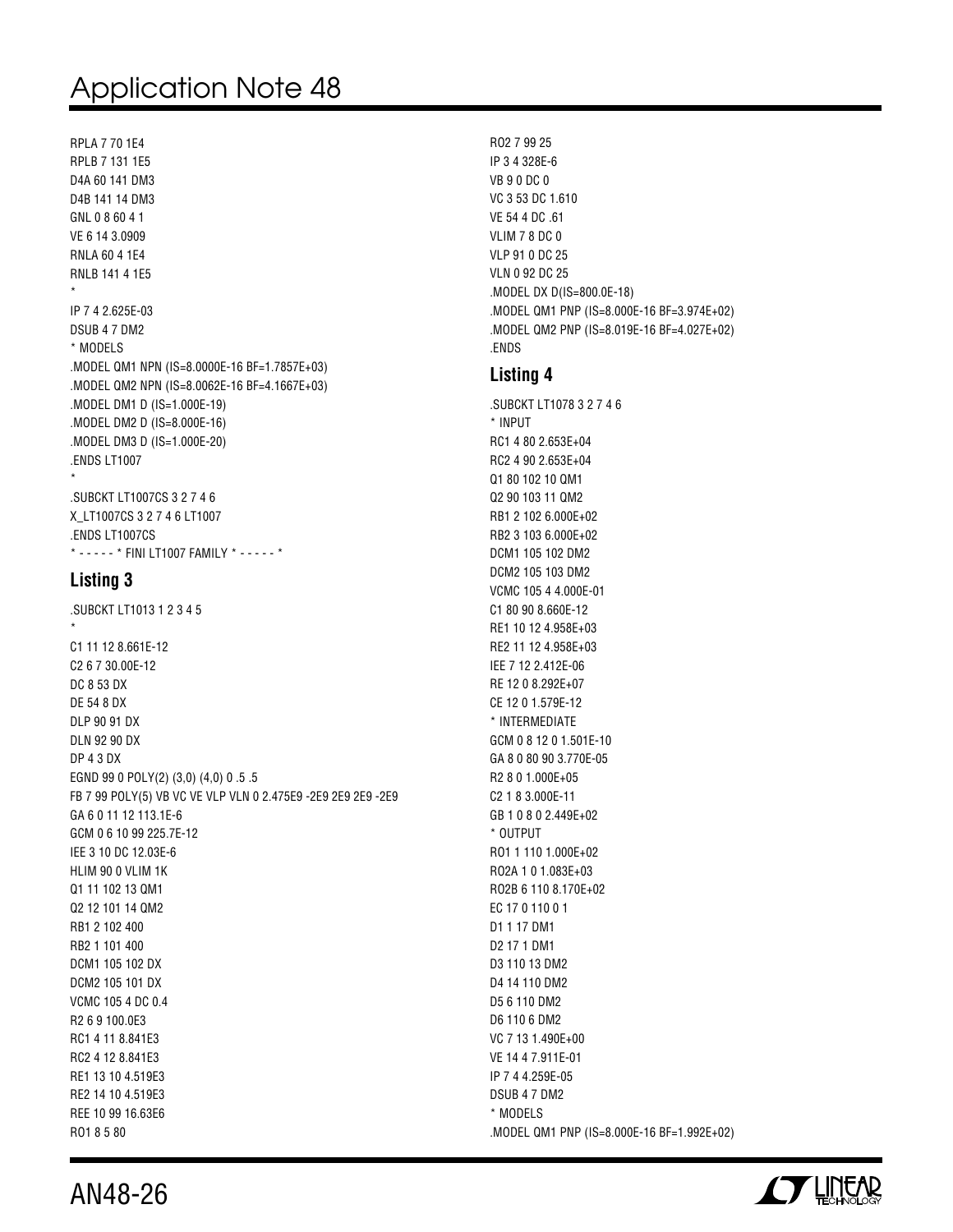.MODEL QM2 PNP (IS=8.012E-16 BF=2.008E+02) .MODEL DM1 D (IS=3.718E-24) .MODEL DM2 D (IS=8.000E-16) .ENDS LT1078 \* .SUBCKT LT1079 3 2 7 4 6 X\_LT1079 3 2 7 4 6 LT1078 .ENDS LT1079 \* .SUBCKT LT1077 3 2 7 4 6 X\_LT1077 3 2 7 4 6 LT1078 .ENDS LT1077 \*

\* - - - - - \* FINI LT1078 FAMILY \* - - - - - \* [OAMM VP02 5/11/90]

#### **Listing 5**

.SUBCKT LT1056 3 2 7 4 6 \* INPUT VCM2 40 4 2.0000E+00 RD1 40 80 9.6458E+02 RD2 40 90 9.6458E+02 J1 80 102 12 JM1 J2 90 103 12 JM2 CIN 2 3 4.0000E-12 RG1 2 102 2.0000E+00 RG2 3 103 2.0000E+00 \*\* CM CLAMP \* DCM1 107 103 DM4 \* DCM2 105 107 DM4 \* VCMC 105 4 4.0E+00 \* ECMP 106 4 103 4 1 \* RCMP 107 106 1E+04 \* DCM3 109 102 DM4 \* DCM4 105 109 DM4 \* ECMN 108 4 102 4 1 \* RCMN 109 108 1E+04 \*\* END CM CLAMP C1 80 90 1.5000E-11 ISS 7 12 5.6000E-04 GOSIT 7 12 90 80 2.8000E-04 \* INTERMEDIATE GCM 0 8 12 0 1.3052E-08 GA 8 0 80 90 1.0367E-03 R2 8 0 1.0000E+05 C2 1 8 3.0000E-11 GB 1 0 8 0 7.8368E+01 RO2 1 0 4.9000E+01 \* OUTPUT RSO 1 6 1.0000E+00 ECL 18 0 1 6 1.7377E+01 GCL 0 8 20 0 1.0000E+00 RCL 20 0 1.0000E+03 D1 18 20 DM1 D2 20 18 DM1

D3B 13 131 DM3 GPL 0 8 70 7 1.0000E+00 VC 13 6 2.9595E+00 RPLA 7 70 1.0000E+04 RPLB 7 131 1.0000E+05 D4A 60 141 DM3 D4B 141 14 DM3 GNL 0 8 60 4 1.0000E+00 VE 6 14 2.9595E+00 RNLA 60 4 1.0000E+04 RNLB 141 4 1.0000E+05 \* IP 7 4 4.4400E-03 DSUB 4 7 DM2 \* MODELS .MODEL JM1 PJF (IS=1.1000E-11 BETA=9.5964E-04 VTO=-1.000000E+00) .MODEL JM2 PJF (IS=9.0000E-12 BETA=9.5964E-04 VTO=-9.998600E-01) .MODEL DM1 D (IS=1.0000E-15) .MODEL DM2 D (IS=8.0000E-16 BV=4.8000E+01) .MODEL DM3 D (IS=1.0000E-16) .MODEL DM4 D (IS=1.0000E-09) .ENDS LT1056 \*

\* - - - - - \* FINI LT1056 \* - - - - - \* [OAMM VJ02 05/08/90]

#### **Listing 6**

\*

D3A 131 70 DM3

.SUBCKT LTC1050 3 2 7 4 6 \* INPUT RD1 4 80 2.1221E+03 RD2 4 90 2.1221E+03 M1 80 2 12 12 PM1 M2 90 3 12 12 PM2 CIN 2 3 5.0000E-12 DG1 2 7 DMG1 DG2 3 7 DMG2 C1 80 90 1.5000E-11 ISS 7 12 1.2000E-04 CS 12 0 1.2857E-11 \* INTERMEDIATE GCM 0 8 12 0 1.4902E-10 GA 8 0 80 90 4.7124E-04 R2 8 0 1.0000E+05 C2 1 8 3.0000E-11 GB 1 0 8 0 1.0664E+04 RO2 1 0 1.9900E+02 \* OUTPUT RSO 1 6 1.0000E+00 ECL 18 0 1 6 1.7955E+02 GCL 0 8 20 0 1.0000E+00 RCL 20 0 1.0000E+01 D1 18 19 DM1 VOD1 19 20 0.0000E+00



Information furnished by Linear Technology Corporation is believed to be accurate and reliable. However, no responsibility is assumed for its use. Linear Technology Corporation makes no representation that the interconnection of its circuits as described herein will not infringe on existing patent rights.